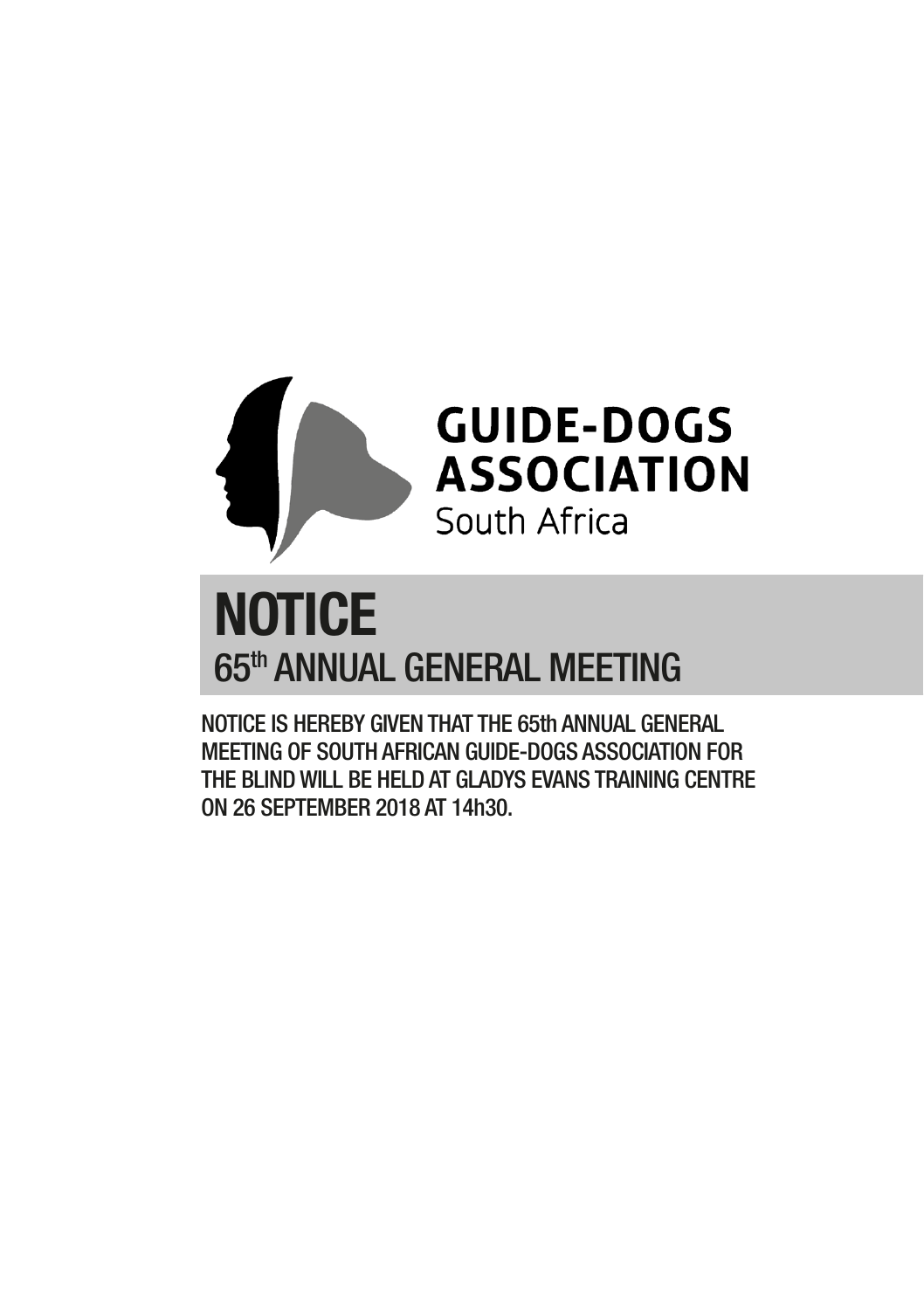## AGENDA

- 1. Apologies
- 2. Confirmation of the minutes of the 64th AGM held on 27 September 2017<br>3. Matters arising from the previous minutes
- 3. Matters arising from the previous minutes
- 4. The Report of the Chairman
- 5. The Report of the Treasurer
- 6. The Report of the Executive Director
- 7. Auditor's Report
- 8. Acceptance of the Annual Financial Statements
- 9. Election of Executive Officers and Board Members
- 10. Appointment of Auditors
- 11. General
- 12. Meeting closure

# GAUTENG OFFICE & TRAINING CENTRE THE GLADYS EVANS TRAINING CENTRE

126 Wroxham Road, Rietfontein 2IR, 2191 P O Box 67585, Bryanston, 2021 Tel: 011 705 3512 / 0860 100 922 Fax: 086 506 3364 Email: info@guidedog.org.za Website: www.guidedog.org.za

### WESTERN CAPE OFFICE DE VILLIERS HOUSE

89 Belvedere Road, Claremont, 7708 P O Box 2674, Clareinch, 7740 Tel: 021 674 7395 Fax: 021 674 7397

# KWAZULU-NATAL OFFICE

P O Box 20120, Durban North, 4016 Tel: 082 875 6244 Fax: 086 580 3785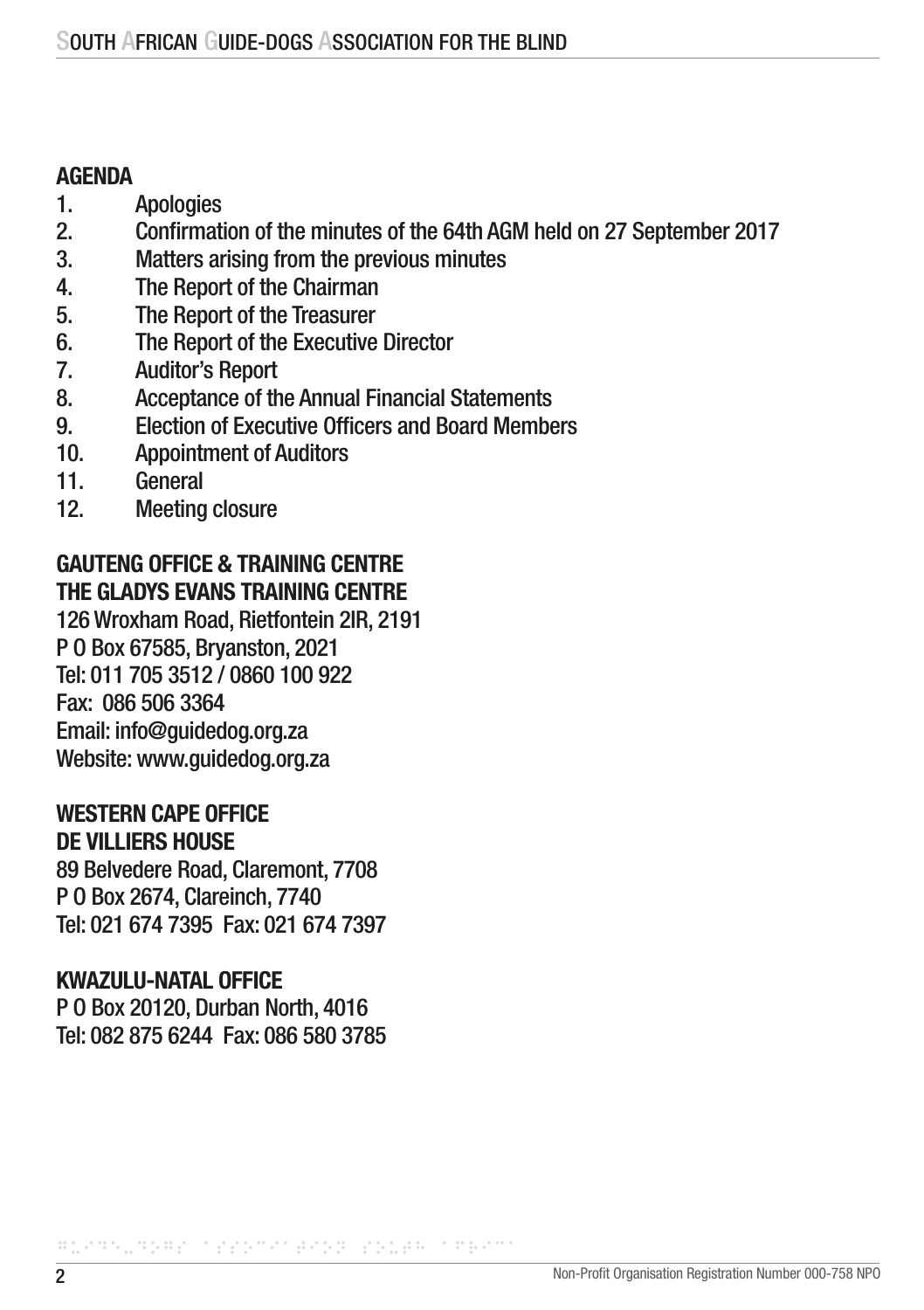## CHAIRMAN'S REPORT – 2017/2018

The year under review was another successful one for S A Guide-Dogs. This against a background of very difficult economic conditions and a number of operational challenges, particularly the loss of skilled, key staff to greener pastures, including overseas. Experienced Guide Dog Instructors are in short supply worldwide and with our good international reputation, we are vulnerable.

Although we fell short of our overall targets in respect of Guide, Service and Autism Support Dogs, we were not far off our ambitious goals, explained by the factors noted.

A graduating class from the College of Orientation and Mobility, after two years of intense training and development, is a most welcome increase in the number of Orientation and Mobility Instructors working in communities across the country.

We are about to begin a major extension to our Breeding and Puppy facilities.

This as part of our goal to increase significantly the number of dogs going into service.

As he noted in his last address, Dave Parker stood down as Chairman and from the Board. As Chairman for seven years, Dave guided the organisation with wisdom and absolute dedication. We celebrate Dave and Bev's enormous contribution.

In my first year as Chairman, I was struck by the commitment of all involved in our cause: staff, volunteers and supporters. As you well know, we are entirely donor funded. To our many donors we say a grateful thank you.

My thanks to the Board for their forbearance and support.

NIGEL UNWIN **CHAIRMAN** 7/13/2018 **DATE**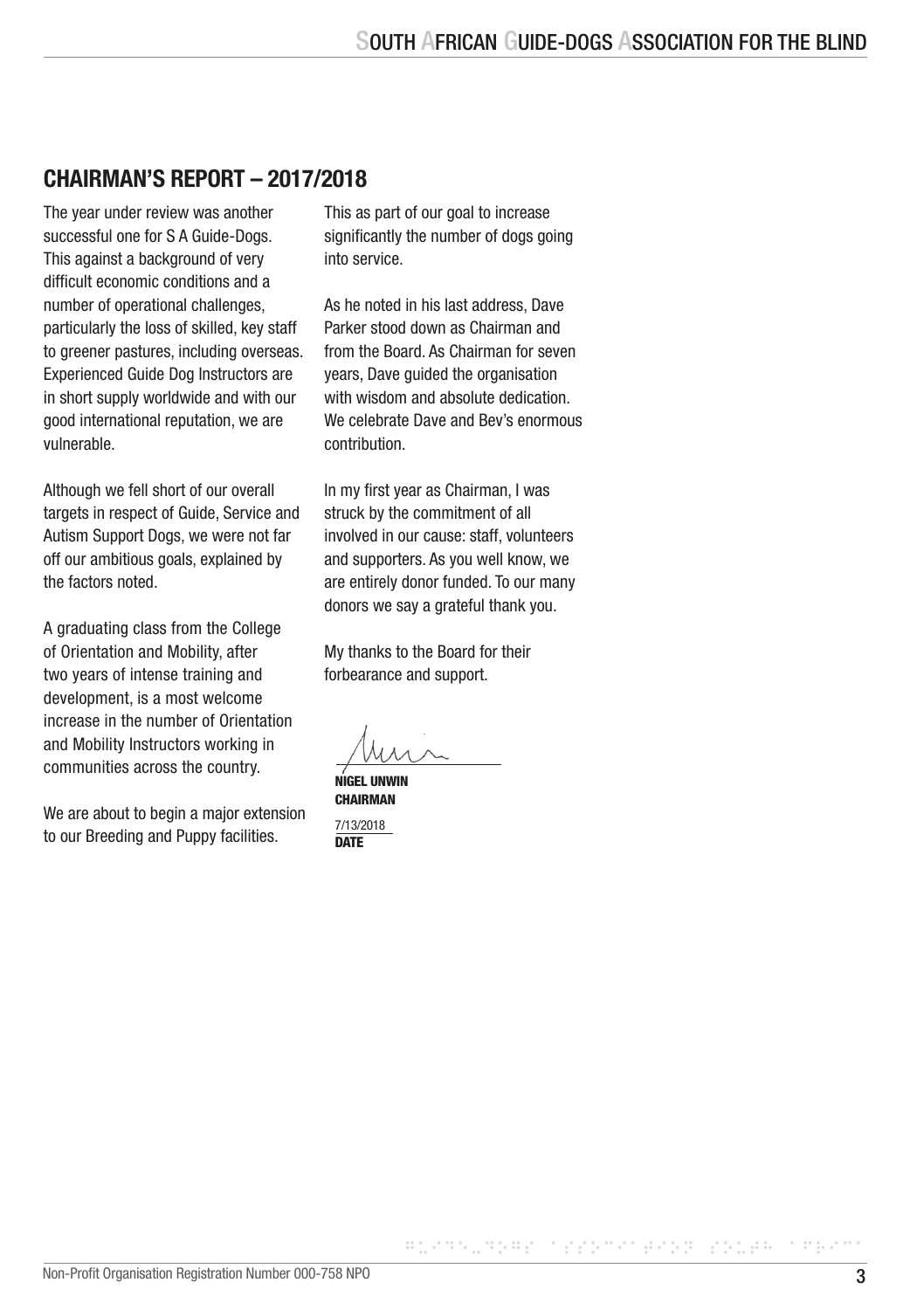## TREASURER'S REPORT – YEAR ENDED 31 MARCH 2018

When measured against continuing economic pressures, the Association was again able to achieve a very sound financial outcome for the year ended March 2018.

During the past eighteen months there has been a change in emphasis as regards fundraising, having recognised that many of the traditional activities are no longer as well supported as in the past and there is now a greater emphasis on technology driven methods of spreading the message as regards our needs. Management has also done assessments on the degree of marketing energy expended relative to the potential for successful fundraising, with more focus on achieving a better income cost ratio. Following the disappointing fall in legacies received in the previous financial year, far more attention was given to this aspect of our business during the current year – which yielded a substantial recovery since March 2017, yet it shows only a more modest compounded growth of 6.8% when compared to 2015/16. This in turn suggests that the flows of legacies have remained fairly consistent over the years and it was merely uneven timing lags that caused the severe drop in 2016/17.

Membership (subscription-paying supporters) declined dramatically during the past year, although we have reason to believe that many of the lost members still support us financially in other ways.

The Association's four main sources of revenue excluding any surpluses (or deficits) arising on the sale of financial assets (investments) are :-

- Donations and sponsorships
- Fundraising and sundry activities
- Legacies received and
- Investment income (interest and dividends).

Donations and sponsorships remain our biggest source of revenue, having contributed 38.4% to our total income during the past year. Annual growth was only 2.3% showing clearly that in real terms this did not cover inflation, confirming the economic pressure our sponsors and supporters are experiencing.

Legacies received grew significantly during the year (just over 70%) but, as mentioned

earlier, this would appear to have merely been due to unpredictable inflows and, realistically, has shown increases in line with inflation when looked at over the past two years. This sector of our revenue now represents just under 35% of the total.

Fundraising and related activities actually declined slightly during the year under review (12.3% of the total) and while this was largely anticipated, it nevertheless confirms the difficult economic conditions in which we presently find ourselves. Our efforts to secure support from the National Lottery continue and there have been indications that we may be in line some time in the future.

As reported previously, the Association has moved a significant portion of its investment portfolio into international equity funds to provide a long-term hedge against a volatile South African market and a potentially weakening SA Rand. This opportunity was taken at a time the Association had sufficient funds to set aside without impacting on its short- to medium-term cash requirements, thereby creating a "nest egg" for the future. The Executive therefore took the view that these investments should be "ring-fenced" and excluded from current operational activities. The nature of the bulk of these investments sees income being rolled-up into the existing capital and consequently we have adopted a new accounting policy to not recognise the income generated from these investments on an annual basis; but rather to account for all changes in value (including dividends, interest, capital profits/losses on disposals within the funds, variations in exchange rates etc) as an adjustment to our Revaluation Reserve – in a manner similar to the market value changes in of our domestic investments. If and when we have a need to liquidate these investments, the measured profit/loss actually realised since time of investment will be brought to account.

As cash was being built up during 2016/17 – to invest offshore – the interest earned during the previous year has now fallen away, resulting in a marked decline of Investment income, which now represents 14.4% of our total income.

Overall, the Association's revenue (excluding the surplus on disposal of investments) increased by 9.5% when compared to the previous year and although this was slightly less than budgeted, it nevertheless was a most satisfactory outcome in present conditions.

Although expenditure reflected a 7.5% growth over the previous year, all cost centres were on or below budget with no major variances or abnormal items being reported.

The College of Orientation & Mobility continues to consolidate as this aspect of the Association's activities opens new doors in servicing the needs of the visually and physically impaired members of our community.

Capital expenditure during the past year was R 627 000, most of which was applied to upgrades to the property, access controls and enhancements to puppy block and training facilities.

On behalf of the Association I'd like to thank all our members, sponsors, benefactors and helpers for their generous contributions to our results. It would be remiss of me if I did not express our heart-felt gratitude for the continuing support of our regular supporters. In these tough times your support is vital to our continuing success and for this we are sincerely grateful. To our new supporters – welcome; and long may your backing continue!

In conclusion, I'd like to thank the executive management for the committed and diligent manner in which the Association's financial affairs were controlled, allowing us to stay within our strategic objectives with reduced expenditure than had been planned.

L.D. DRAKE HONOURARY TREASURER August 2018

**DATE**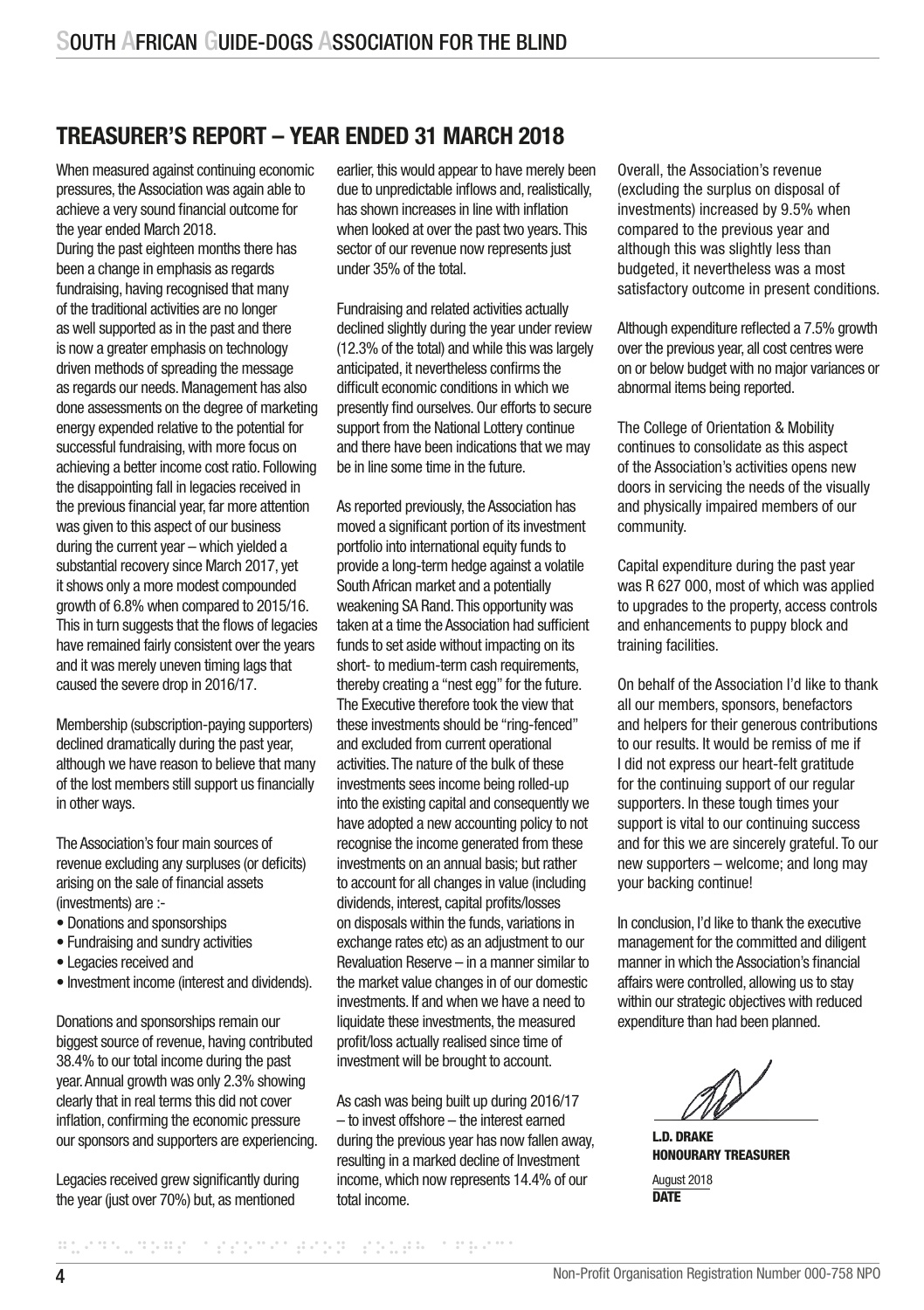# EXECUTIVE DIRECTOR'S REPORT – 2017/2018

Working for S A Guide-Dogs Association, there is always a full day's work ahead of you when you arrive each morning. Sometimes you get so caught up in the details of the day that you temporarily forget why our Association exists. Only when you take a step back and reflect on the achievements of the year does it register that in the past year we have enabled people to live improved lives by our efforts.

We are only able to enrich lives and empower people to be independent with all our staff, supporters and volunteers working towards the same goal. I would like to thank each person who assisted us to reach our goal. Without the support of like-minded people, we would not have been able to assist so many people.

Our College of Orientation and Mobility trained 314 people who are visually impaired. Some of these people had recently lost their sight and they needed skills to assist them to cope without their sight. Some people may need one or two lessons with an Orientation and Mobility Practitioner, but other people

had an extended training course as they needed to learn how to use the long cane and interpret clues in the environment. These people can travel safely and efficiently thanks to your support.

We trained 36 new working dogs and their owners, and we visited 225 of our existing working dogs in the field. These follow-up visits enable us to provide support and advice to the owner to ensure that the partnership reaches their full potential.

We are pleased to announce that our BBBEE certificate lists us as 83% black beneficiaries. This is a 10% increase from last year.

Each of these statistics were achieved after months of labour-intensive work and that is why we are so proud of our achievements.

If you assisted us by Puppy Raising or volunteering at our offices, we value your contribution and could not achieve the same goal without your generous assistance.

If you supported our fundraising campaigns or attended our events, we are grateful for your support. If you are a monthly debit order donor, we are very appreciative of your contribution to our cause and giving us peace of mind that our regular bills will be paid at the end of the month. If you are a staff member, I would like to thank you for your dedication and passion.

In our new financial year, we are determined to assist even more people in need. Each department has strategised about how they can increase efficiencies and continue to improve our current service offerings. I would like to commend our staff for always being receptive to change and for striving to improve the services that we offer to our stakeholders.

AU

GAIL GLOVER EXECUTIVE DIRECTOR 10/07/2018 **DATE**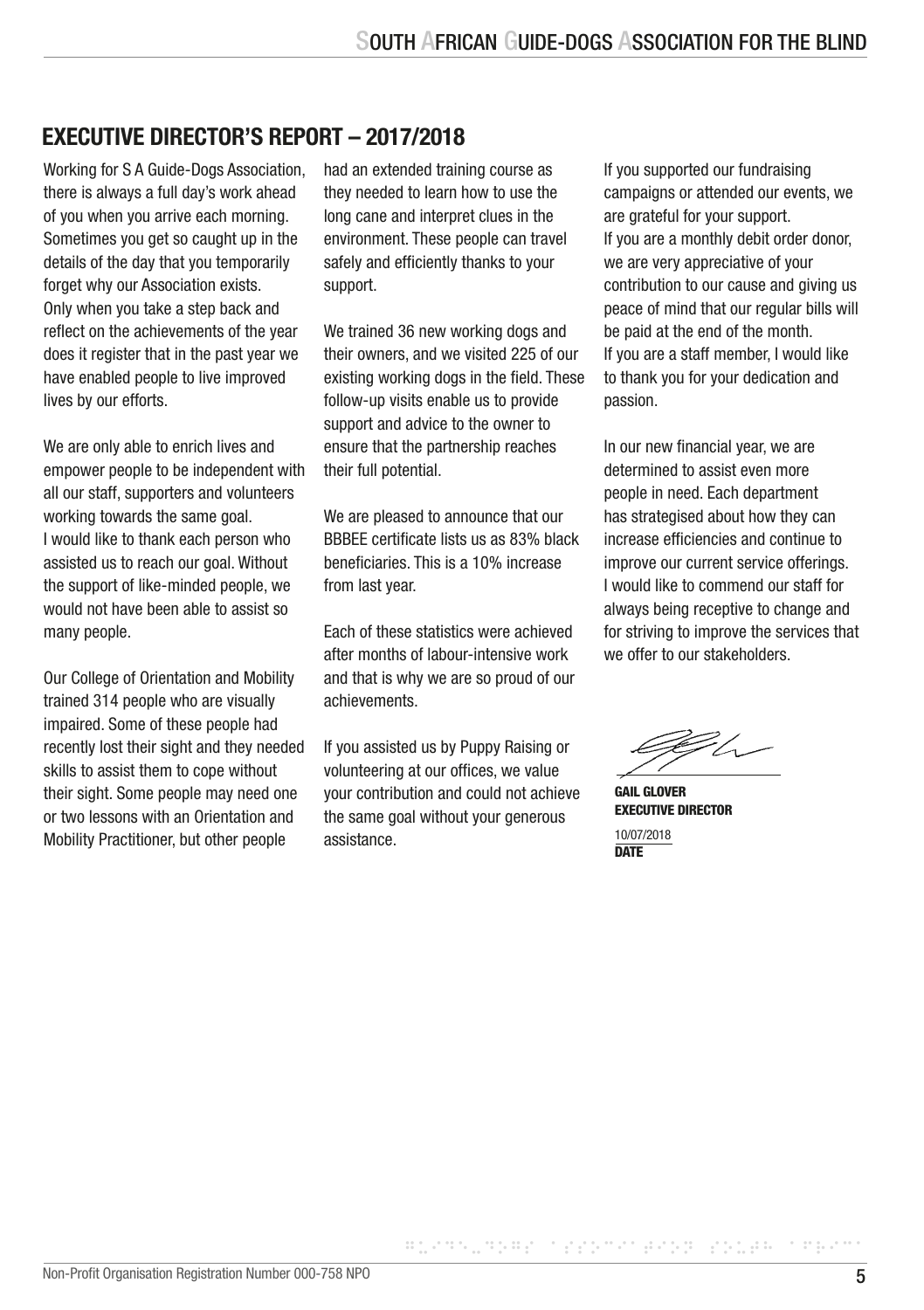# ANNUAL FINANCIAL STATEMENTS THE YEAR ENDED 31 MARCH 2018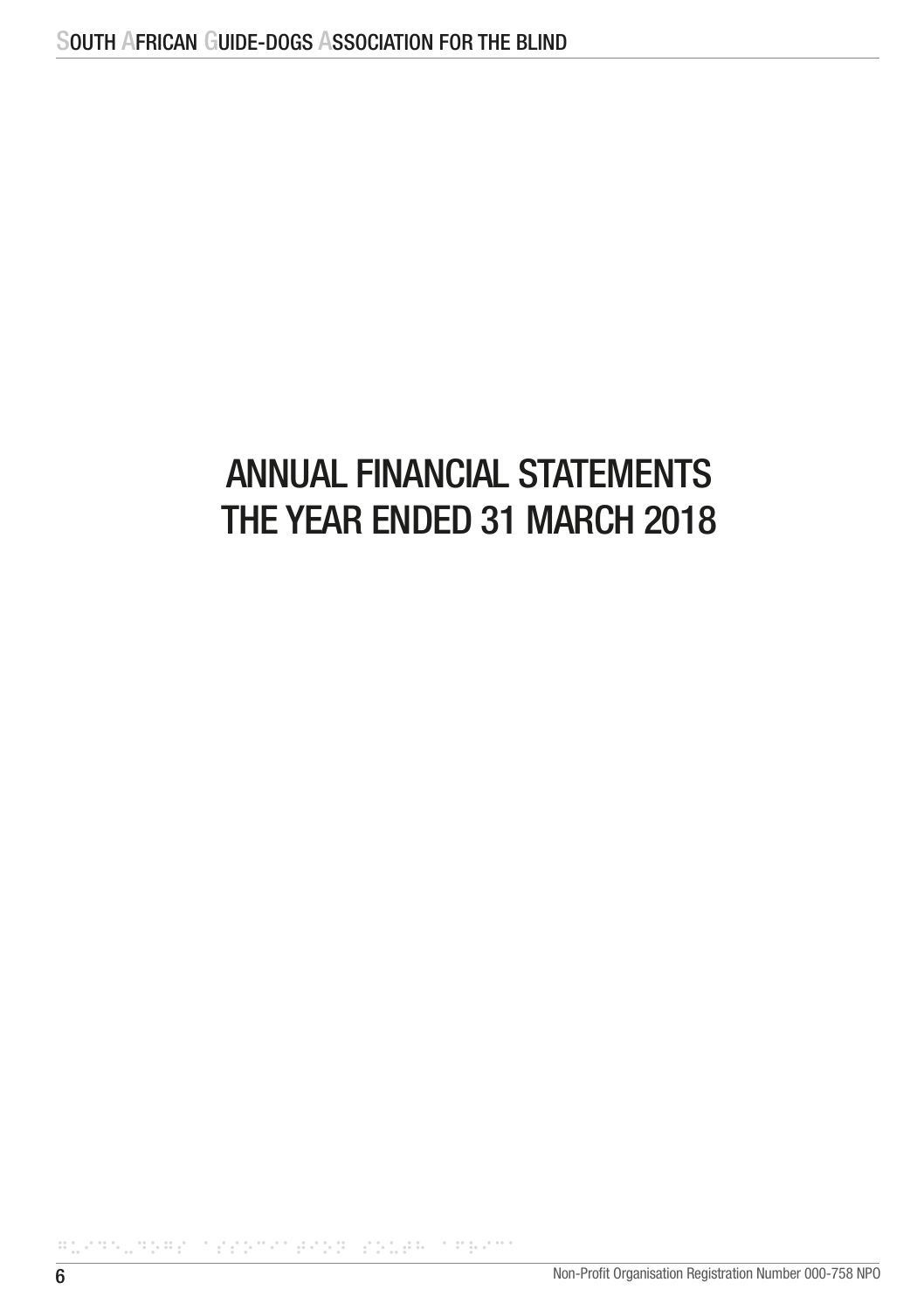# SOUTH AFRICAN GUIDE-DOGS ASSOCIATION FOR THE BLIND

| <b>OFFICE BEARERS</b>                                        | <b>Executive Director</b>                                                                                                                                                                                                                    | Mrs Gail Glover                                                     |  |  |
|--------------------------------------------------------------|----------------------------------------------------------------------------------------------------------------------------------------------------------------------------------------------------------------------------------------------|---------------------------------------------------------------------|--|--|
|                                                              | Honorary Chairman                                                                                                                                                                                                                            | Mr Nigel William Unwin                                              |  |  |
|                                                              | Honorary Vice Chairman                                                                                                                                                                                                                       | Mr Alastair Duncan Stalker                                          |  |  |
|                                                              | <b>Honorary Treasurer</b>                                                                                                                                                                                                                    | Mr Laurence David Drake                                             |  |  |
|                                                              | Honorary Board Members                                                                                                                                                                                                                       | Mr Philip Louis Kuhn<br>Mr Grant Andrew Finnamore<br>Mr Philip Case |  |  |
|                                                              | <b>Honorary Secretary</b>                                                                                                                                                                                                                    | Mrs Janet Margaret Cowley                                           |  |  |
| <b>NATURE OF ASSOCIATION</b>                                 | To enhance the mobility and independence of people who have visual, physical and<br>developmental needs.                                                                                                                                     |                                                                     |  |  |
| <b>AUDITORS</b>                                              | Axiom Registered Accountants and Auditors                                                                                                                                                                                                    |                                                                     |  |  |
| <b>BANKERS</b>                                               | Nedbank Limited                                                                                                                                                                                                                              |                                                                     |  |  |
| <b>INVESTMENT FUND MANAGERS</b> Nedbank Private Wealth       |                                                                                                                                                                                                                                              |                                                                     |  |  |
| <b>NON-PROFIT ORGANISATION</b><br><b>REGISTRATION NUMBER</b> | 000-758 NPO                                                                                                                                                                                                                                  |                                                                     |  |  |
| <b>REGISTERED OFFICE</b>                                     | 126 Wroxham Road<br><b>Rietfontein 2IR</b><br>Sandton<br>2191                                                                                                                                                                                |                                                                     |  |  |
| <b>CONTENTS</b><br>8<br>9<br>10<br>11<br>12<br>13            | Report of the Auditor<br>Report of the Board<br>Statement of Comprehensive Income<br>Statement of Financial Position<br>Statement of Changes in Equity<br><b>Statement of Cash Flows</b><br><b>14 - 22</b> Notes to the financial statements |                                                                     |  |  |

## APPROVAL OF ANNUAL FINANCIAL STATEMENTS

The annual financial statements set out on pages 9 to 22 were approved by the Board and are signed on its behalf by:

**CHAIRMAN** 

**DATE** 10/07/2018

TREASURER

**DATE** 10/07/2018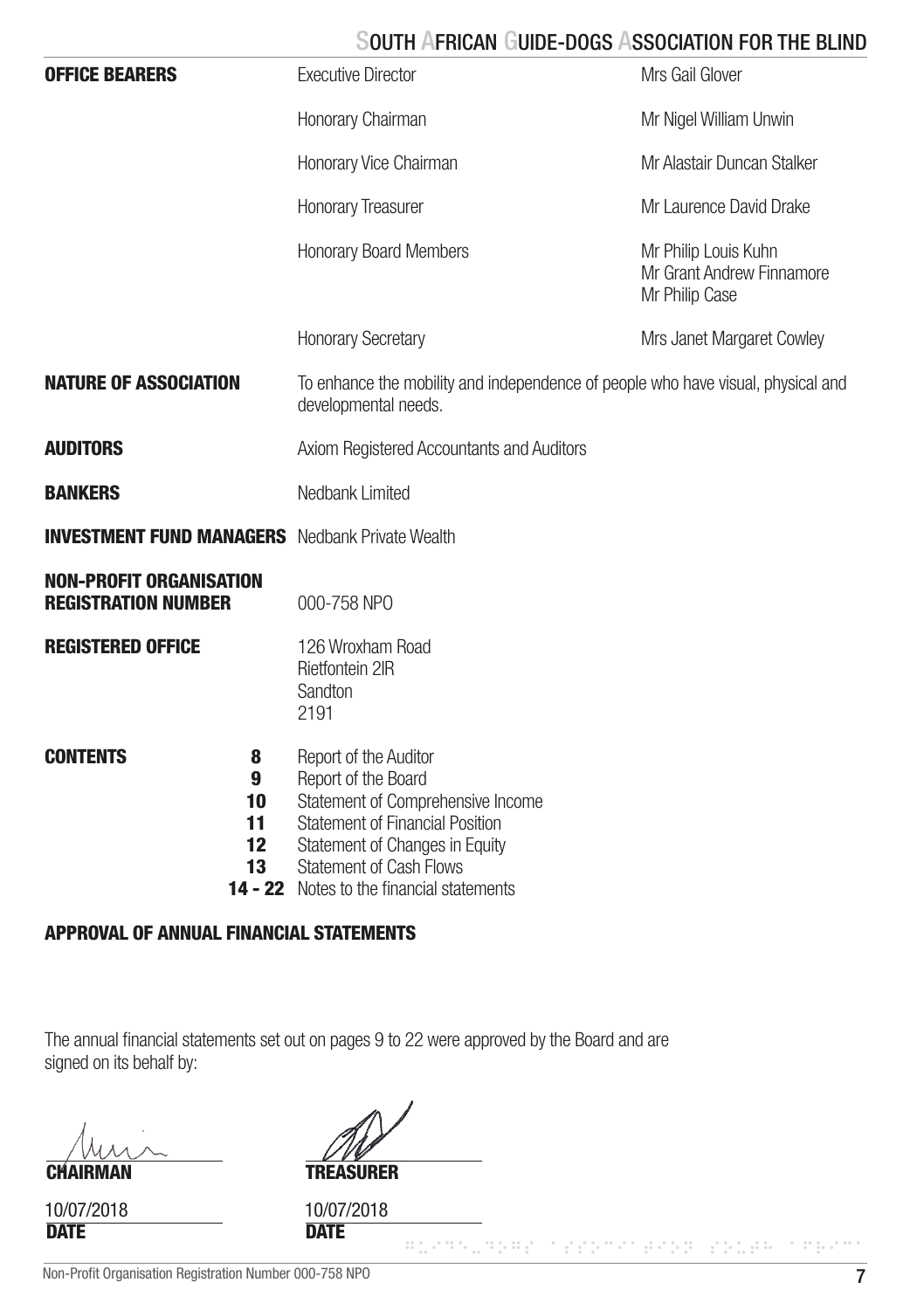## INDEPENDENT AUDITOR'S REPORT TO THE MEMBERS OF THE SOUTH AFRICAN GUIDE-DOGS ASSOCIATION FOR THE BLIND

#### Qualified Opinion

We have audited the financial statements of the South African Guide-Dogs Association for the Blind set out on pages 9 to 21, which comprise the statement of financial position as at 31 March 2018, and the statement of profit or loss and other comprehensive income, statement of changes in equity and statement of cash flows for the year then ended, and notes to the financial statements, including a summary of significant accounting policies.

In our opinion, except for the possible effect of the matter described in the Basis for Qualified Opinion section of our report, the financial statements present fairly, in all material respects, the financial position of the South African Guide-Dogs Association for the Blind as at 31 March 2018, and its financial performance and cash flows for the year then ended in accordance with the basis of accounting referred to in note 1.

#### Basis for Qualified Opinion

The South African Guide-Dogs Association for the Blind, in common with other charitable organisations, receives certain income from public donations and functions, the recognition of which, due to its nature, is not susceptible to verification by generally accepted auditing procedures. Therefore, our examination relating to such income was limited to the amount thereof recorded in the financial records.

We conducted our audit in accordance with International Standards on Auditing (ISAs). Our responsibilities under those standards are further described in the Auditor's Responsibilities for the Audit of the Financial Statements section of our report. We are independent of the Association in accordance with the Independent Regulatory Board for Auditors Code of Professional Conduct for Registered Auditors (IRBA Code) and other independence requirements applicable to performing audits of financial statements in South Africa. We have fulfilled our other ethical responsibilities in accordance with the IRBA Code and in accordance with other ethical requirements applicable to performing audits in South Africa. The IRBA Code is consistent with the International Ethics Standards Board for Accountants Code of Ethics for Professional Accountants (Parts A and B). We believe that the audit evidence we have obtained is sufficient and appropriate to provide a basis for our opinion.

#### Basis of Accounting

Without qualifying our opinion, we draw attention to the basis of accounting contained in the financial statements. The basis of accounting therein is not intended to, and does not, comply

Axion Registered Accuratorts and Auditors -

with all the requirements of International Financial Reporting Standards.

#### Other Information

The Association's Board is responsible for the other information. The other information comprises the Chairman's Report, Executive Director's Report and Treasurers' Report as required by the South African Guide-Dogs Association for the Blind. The other information does not include the financial statements and our auditor's report thereon. Our opinion on the financial statements does not cover the other information and we do not express an audit opinion or any form of assurance conclusion thereon.

In connection with our audit of the financial statements, our responsibility is to read the other information and, in doing so, consider whether the other information is materially inconsistent with the financial statements or our knowledge obtained in the audit, or otherwise appears to be materially misstated. If, based on the work we have performed, we conclude that there is a material misstatement of this other information, we are required to report that fact. We have nothing to report in this regard.

#### Responsibilities of the Board for the Financial **Statements**

The Association's Board is responsible for the preparation and fair presentation of the financial statements in accordance with the requirements of the South African Guide-Dogs Association for the Blind, and for such internal control as the Association's Board determine is necessary to enable the preparation of financial statements that are free from material misstatement, whether due to fraud or error.

In preparing the financial statements, the Association's Board are responsible for assessing the Association's ability to continue as a going concern, disclosing, as applicable, matters related to going concern and using the going concern basis of accounting unless the Association's Board intend to liquidate the Association or to cease operations, or have no realistic alternative but to do so.

#### Auditor's Responsibilities for the Audit of the Financial Statements

Our objectives are to obtain reasonable assurance about whether the financial statements as a whole are free from material misstatement, whether due to fraud or error, and to issue an auditor's report that includes our opinion. Reasonable assurance is a high level of assurance, but is not a guarantee that an audit conducted in accordance with ISAs will always detect a material misstatement when it

-etanu

exists. Misstatements can arise from fraud or error and are considered material if, individually or in the aggregate, they could reasonably be expected to influence the economic decisions of users taken on the basis of these financial statements. As part of an audit in accordance with ISAs, we exercise professional judgement and maintain professional scepticism throughout the audit. We also:

• Identify and assess the risks of material misstatement of the financial statements, whether due to fraud or error, design and perform audit procedures responsive to those risks, and obtain audit evidence that is sufficient and appropriate to provide a basis for our opinion. The risk of not detecting a material misstatement resulting from fraud is higher than for one resulting from error. as fraud may involve collusion, forgery, intentional omissions, misrepresentations, or the override of internal control.

• Obtain an understanding of internal control relevant to the audit in order to design audit procedures that are appropriate in the circumstances, but not for the purpose of expressing an opinion on the effectiveness of the Association's internal control.

• Evaluate the appropriateness of accounting policies used and the reasonableness of accounting estimates and related disclosures made by the Association's Board.

• Conclude on the appropriateness of the Association's Board's use of the going concern basis of accounting and based on the audit evidence obtained, whether a material uncertainty exists related to events or conditions that may cast significant doubt on the Association's ability to continue as a going concern. If we conclude that a material uncertainty exists, we are required to draw attention in our auditor's report to the related disclosures in the financial statements or, if such disclosures are inadequate, to modify our opinion. Our conclusions are based on the audit evidence obtained up to the date of our auditor's report. However, future events or conditions may cause the Association to cease to continue as a going concern.

• Evaluate the overall presentation, structure and content of the financial statements, including the disclosures, and whether the financial statements represent the underlying transactions and events in a manner that achieves fair presentation.

*We communicate with the Association's Board regarding, among other matters, the planned*  scope and timing of the audit and significant audit findings, including any significant deficiencies in internal control that we identify during our audit.

**DATE**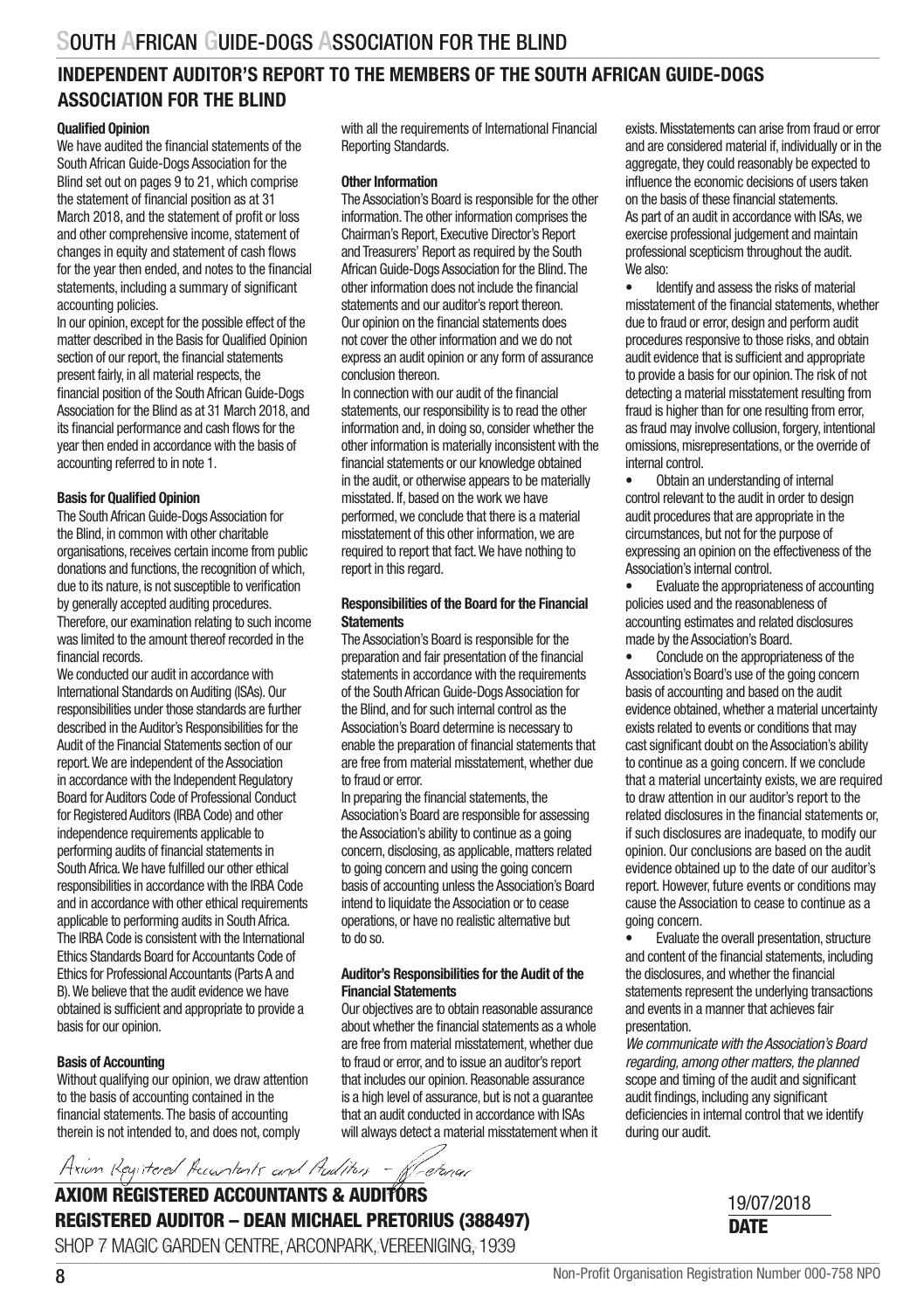## REPORT OF THE BOARD OF THE SOUTH AFRICAN GUIDE-DOGS ASSOCIATION FOR THE BLIND FOR THE YEAR ENDED 31 MARCH 2018

The Board presents its report and the financial statements for the year then ended.

#### NATURE OF BUSINESS

To enhance the mobility and independence of people who have visual, physical and developmental needs.

#### FINANCIAL RESULTS

The results of operations as well as the financial position for the year are detailed in the attached financial statements.

#### **CAPITAL**

The Association does not have share capital. In the event of the winding up of the Association, the balance of funds available would be transferred to another organisation with similar objectives.

#### PROPERTY, PLANT AND EQUIPMENT

There was no change in the nature of the PPE of the Association or in the policy regarding their use.

#### EVENTS SUBSEQUENT TO THE YEAR END

No material fact or circumstance has occurred since the accounting date and the date of this report.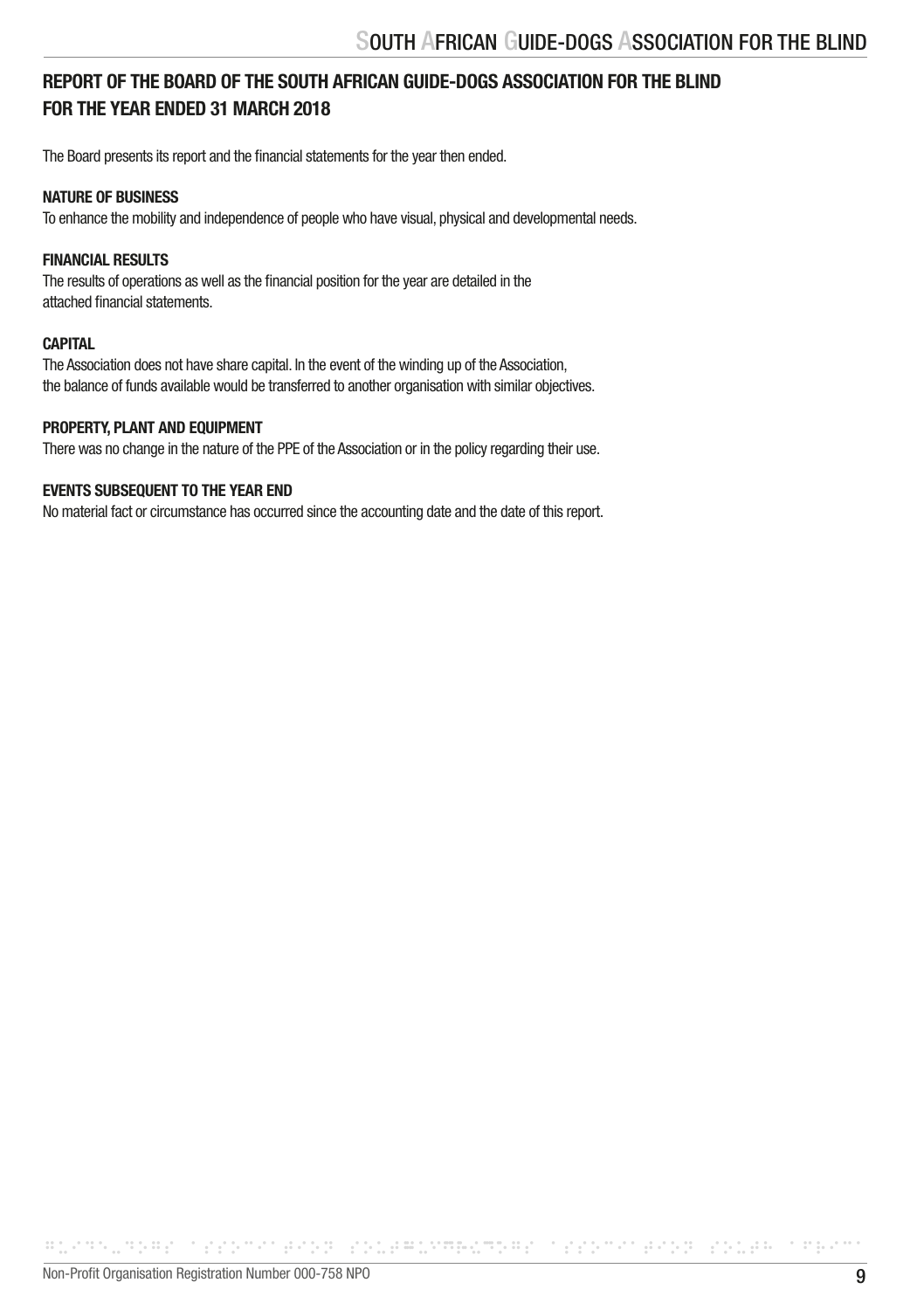# SOUTH AFRICAN GUIDE-DOGS ASSOCIATION FOR THE BLIND

## STATEMENT OF COMPREHENSIVE INCOME FOR THE YEAR ENDED 31 MARCH 2018

| <b>Notes</b>                                                                                                                                                                                                                                                                                 | 2018<br>R 000                                                                                | 2017<br><b>R000</b>                                                                      |
|----------------------------------------------------------------------------------------------------------------------------------------------------------------------------------------------------------------------------------------------------------------------------------------------|----------------------------------------------------------------------------------------------|------------------------------------------------------------------------------------------|
| 8<br><b>SUBSCRIPTIONS</b>                                                                                                                                                                                                                                                                    | 42                                                                                           | 128                                                                                      |
| 5<br><b>OTHER INCOME</b>                                                                                                                                                                                                                                                                     | 20 9 24                                                                                      | 22 696                                                                                   |
| Fundraising from donations<br>Fundraising from events<br>College of Orientation and Mobility Training income<br>Donation National Lottery<br>Sale of dogs<br>Trading activities                                                                                                              | 12 3 63<br>3 2 0 5<br>139<br>39<br>161                                                       | 12089<br>3065<br>407<br>30<br>94                                                         |
| 6<br>Dividends received<br>6<br>Interest received<br>Rental income<br>Sundry income                                                                                                                                                                                                          | 3 4 6 9<br>1 1 6 5<br>282<br>101                                                             | 3769<br>2963<br>261<br>18                                                                |
| <b>EXPENDITURE</b>                                                                                                                                                                                                                                                                           | 28 5 64                                                                                      | 26 552                                                                                   |
| Depreciation of PPE<br>Marketing<br>Administration<br>Fleet<br>Kennels<br>Training Centre Johannesburg<br>Training Centre Cape Town<br>House & Grounds Johannesburg<br>House & Grounds Cape Town<br>College of Orientation and Mobility (Johannesburg)<br>(Profit) / Loss on disposal of PPE | 585<br>5055<br>6 211<br>690<br>4 207<br>4 9 4 4<br>1 5 3 1<br>1 3 3 5<br>322<br>3694<br>(10) | 507<br>4528<br>6 1 3 5<br>659<br>3800<br>5047<br>1 1 6 8<br>1 1 3 0<br>392<br>3174<br>12 |
| <b>OPERATING (LOSS) / PROFIT FOR THE YEAR</b>                                                                                                                                                                                                                                                | (7598)                                                                                       | (3728)                                                                                   |
| Finance costs                                                                                                                                                                                                                                                                                |                                                                                              |                                                                                          |
| (LOSS) / PROFIT FOR THE YEAR                                                                                                                                                                                                                                                                 | (7598)                                                                                       | (3728)                                                                                   |
| 5<br><b>OTHER COMPREHENSIVE INCOME</b>                                                                                                                                                                                                                                                       | 11 251                                                                                       | 6590                                                                                     |
| Legacies received<br>Contribution from The John and Esther Ellerman Memorial Trust                                                                                                                                                                                                           | 11 084<br>167                                                                                | 6 3 9 9<br>191                                                                           |
| <b>NET SURPLUS FOR THE YEAR</b>                                                                                                                                                                                                                                                              | 3653                                                                                         | 2862                                                                                     |
|                                                                                                                                                                                                                                                                                              |                                                                                              |                                                                                          |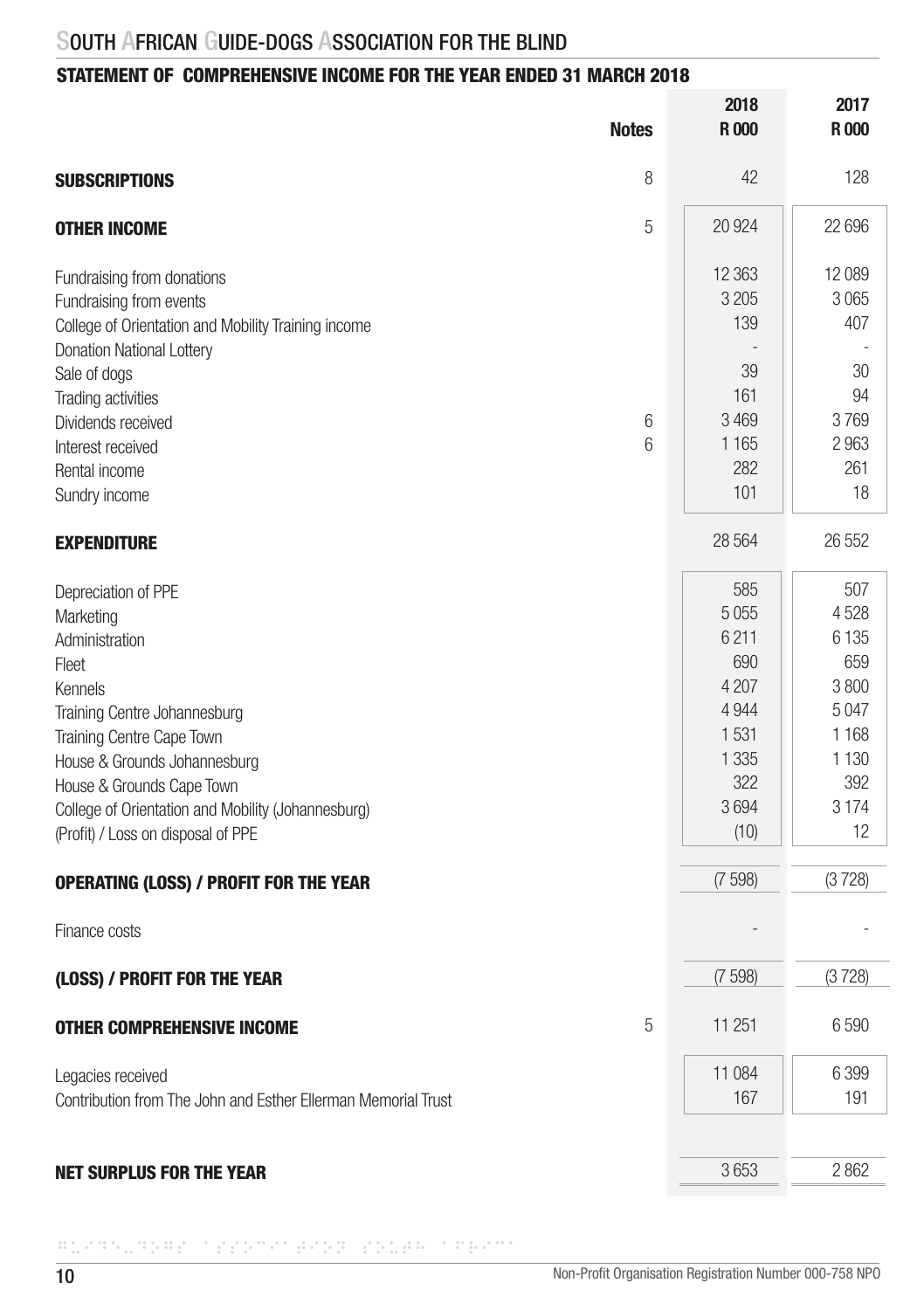## STATEMENT OF FINANCIAL POSITION AT 31 MARCH 2018

| <b>Notes</b>                                                            | 2018<br><b>R000</b> | 2017<br><b>R000</b>   |
|-------------------------------------------------------------------------|---------------------|-----------------------|
| <b>ASSETS</b>                                                           |                     |                       |
| Non-current assets                                                      | 132714              | 129 640               |
| Property, plant and equipment<br>9<br>Financial assets<br>10            | 17793<br>114 921    | 17782<br>111 858      |
| <b>Current assets</b>                                                   | 2 1 0 2             | 2038                  |
| Inventories<br>11<br>Trade and other receivables<br>12<br>Cash and bank | 245<br>1 308<br>549 | 117<br>1 0 9 6<br>825 |
| <b>TOTAL ASSETS</b>                                                     | 134 816             | 131 678               |
| <b>EQUITY AND LIABILITIES</b>                                           |                     |                       |
| <b>Capital and reserves</b>                                             | 133 291             | 129 583               |
| Accumulated funds<br>Revaluation reserve<br>10                          | 113 137<br>20 154   | 109 418<br>20 165     |
| <b>Current liabilities</b>                                              |                     |                       |
| Trade and other payables<br>13                                          | 1525                | 2095                  |
| <b>TOTAL EQUITY AND LIABILITIES</b>                                     | 134 816             | 131 678               |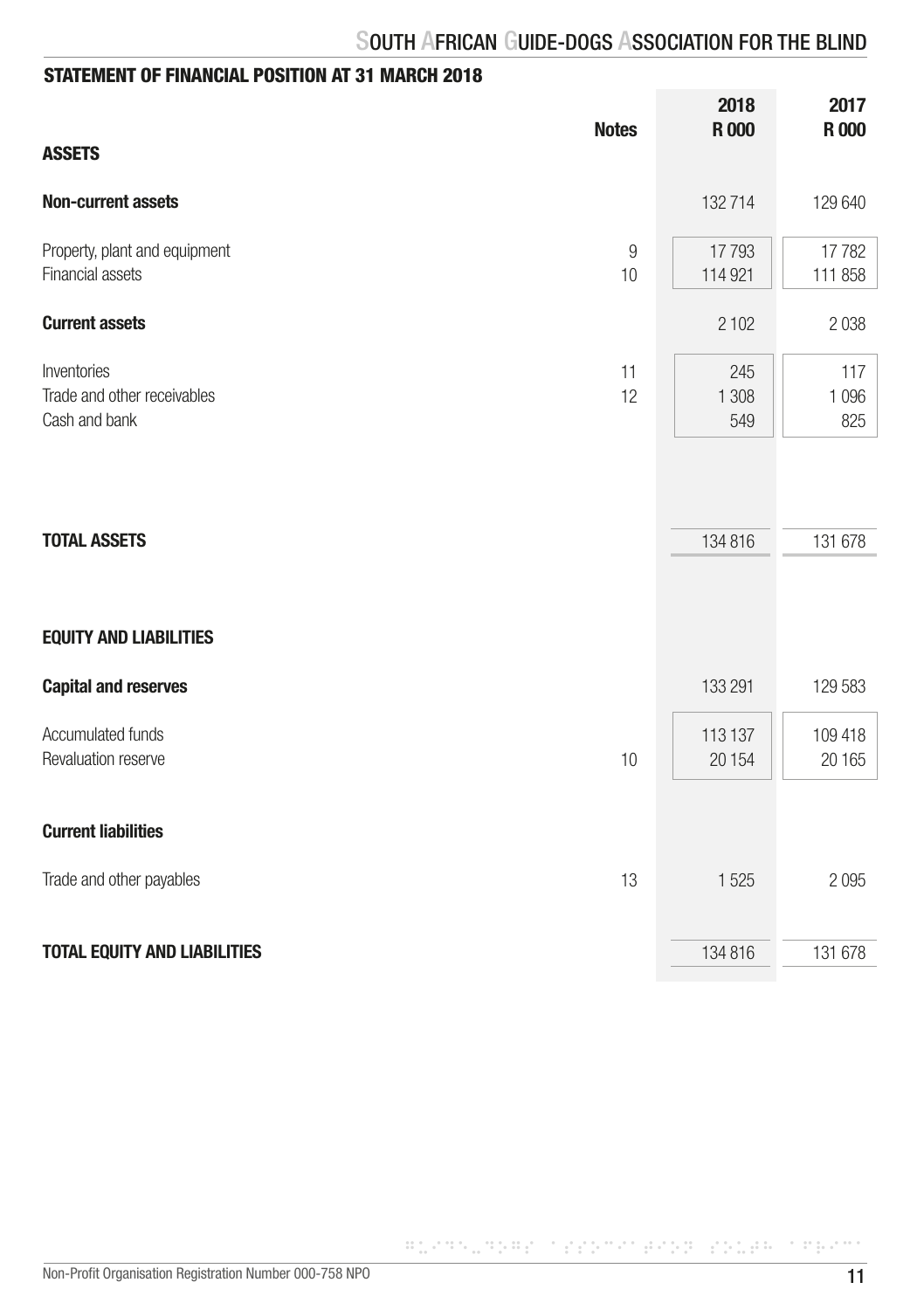# SOUTH AFRICAN GUIDE-DOGS ASSOCIATION FOR THE BLIND

# Accumulated Revaluation surplus **reserve** Total Notes R 000 R 000 R 000 **Balance at 31 March 2015 89 008** 30 790 119 798 Net deficit for the year (3 055) - (3 055) Revaluation reserve - (9 033) (9 033) Legacies received for the year 9 870 9870 9870 Net profit on disposal of financial assets 7 759 - 7 759 **Balance at 31 March 2016** 103 582 103 582 21 757 125 339 Net deficit for the year (3 728) (3 728) (3 728) Revaluation reserve the contract of the contract of the contract of the contract of the contract of the contract of the contract of the contract of the contract of the contract of the contract of the contract of the contra Legacies received for the year 5 6 590 - 6 590 Net profit on disposal of financial assets 43256 2 974 2 974 2 974 **Balance at 31 March 2017** 2018 2018 2018 109 418 2018 2016 2016 2016 2016 2016 129 583 Net deficit for the year (7 598) - 7 598) Revaluation reserve (11) (11) (11) (11) (11) Legacies received for the year 5 11 251 1251 - 11 251 Net profit on disposal of financial assets 43256 66 66 66 Financial assets 66  $\overline{66}$ **Balance at 31 March 2018** 113 137 113 137 20 154 133 291 STATEMENT OF CHANGES IN EQUITY FOR THE YEAR ENDED 31 MARCH 2018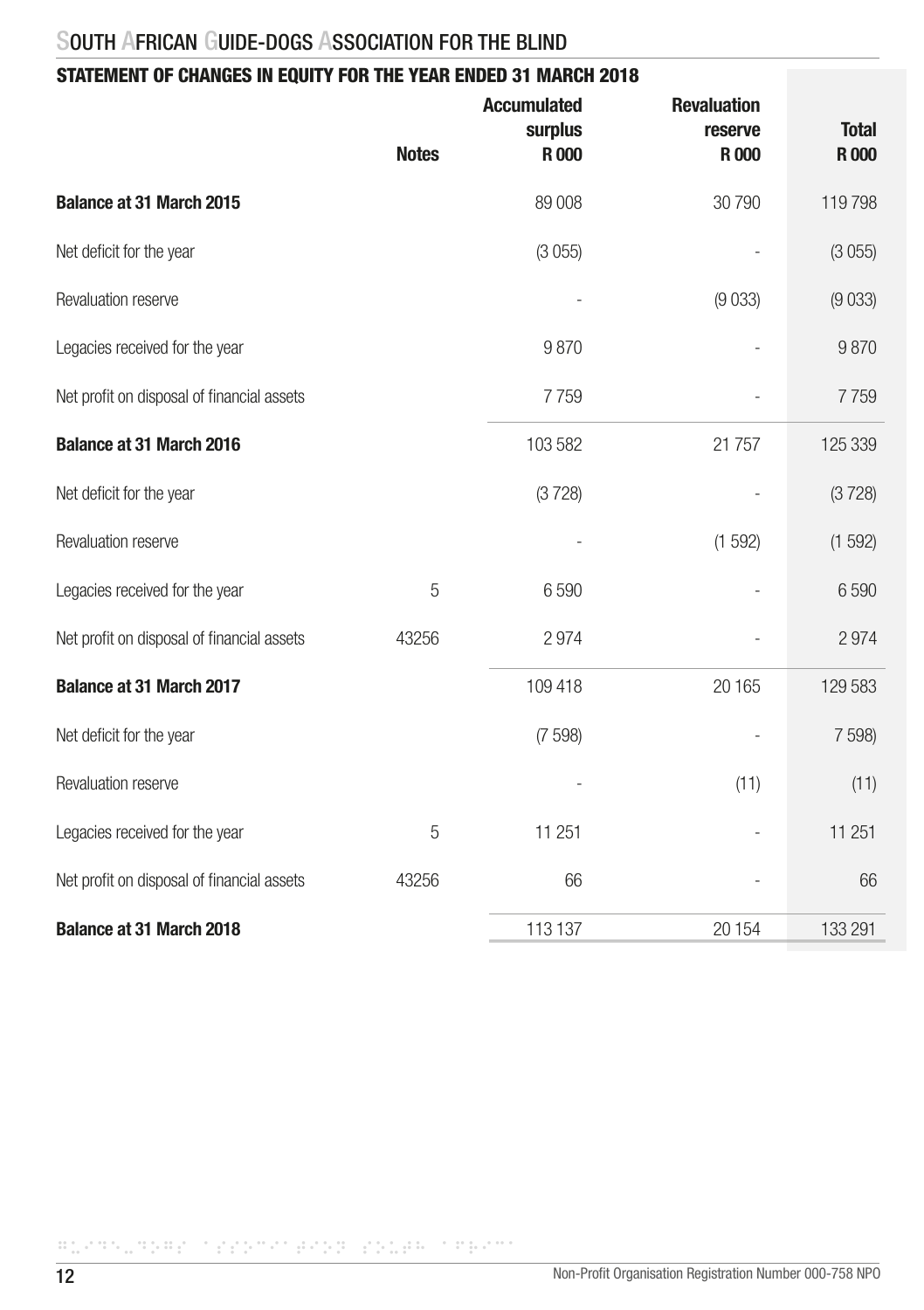# SOUTH AFRICAN GUIDE-DOGS ASSOCIATION FOR THE BLIND

## STATEMENT OF CASH FLOWS FOR THE YEAR ENDED 31 MARCH 2018

| <b>Notes</b>                                                                                                                                                                     | 2018<br><b>R000</b>           | 2017<br><b>R000</b>            |
|----------------------------------------------------------------------------------------------------------------------------------------------------------------------------------|-------------------------------|--------------------------------|
| <b>CASH FLOWS FROM OPERATING ACTIVITIES</b>                                                                                                                                      | (12 568)                      | (10826)                        |
| Cash generated by operations<br>14.1<br>Finance costs                                                                                                                            | (12 568)                      | (10826)                        |
| CASH FLOWS FROM INVESTING ACTIVITIES                                                                                                                                             | 1 0 4 1                       | 4 2 7 7                        |
| Additions to property, plant and equipment<br>Decrease / (Increase) in financial assets<br>Proceeds on disposal of property, plant and equipment<br>Income from financial assets | (627)<br>(3074)<br>41<br>4701 | (1534)<br>(3913)<br>16<br>9708 |
| CASH FLOWS FROM LEGACY ACTIVITIES                                                                                                                                                | 11 251                        | 6589                           |
| Legacies received during the year<br>Property donations received for the year                                                                                                    | 11 251                        | 6589                           |
| NET INCREASE/(DECREASE) IN CASH AND CASH EQUIVALENTS                                                                                                                             | (276)                         | 40                             |
| CASH AND CASH EQUIVALENTS AT THE BEGINNING OF THE YEAR                                                                                                                           | 825                           | 785                            |
| CASH AND CASH EQUIVALENTS AT THE END OF THE YEAR                                                                                                                                 | 549                           | 825                            |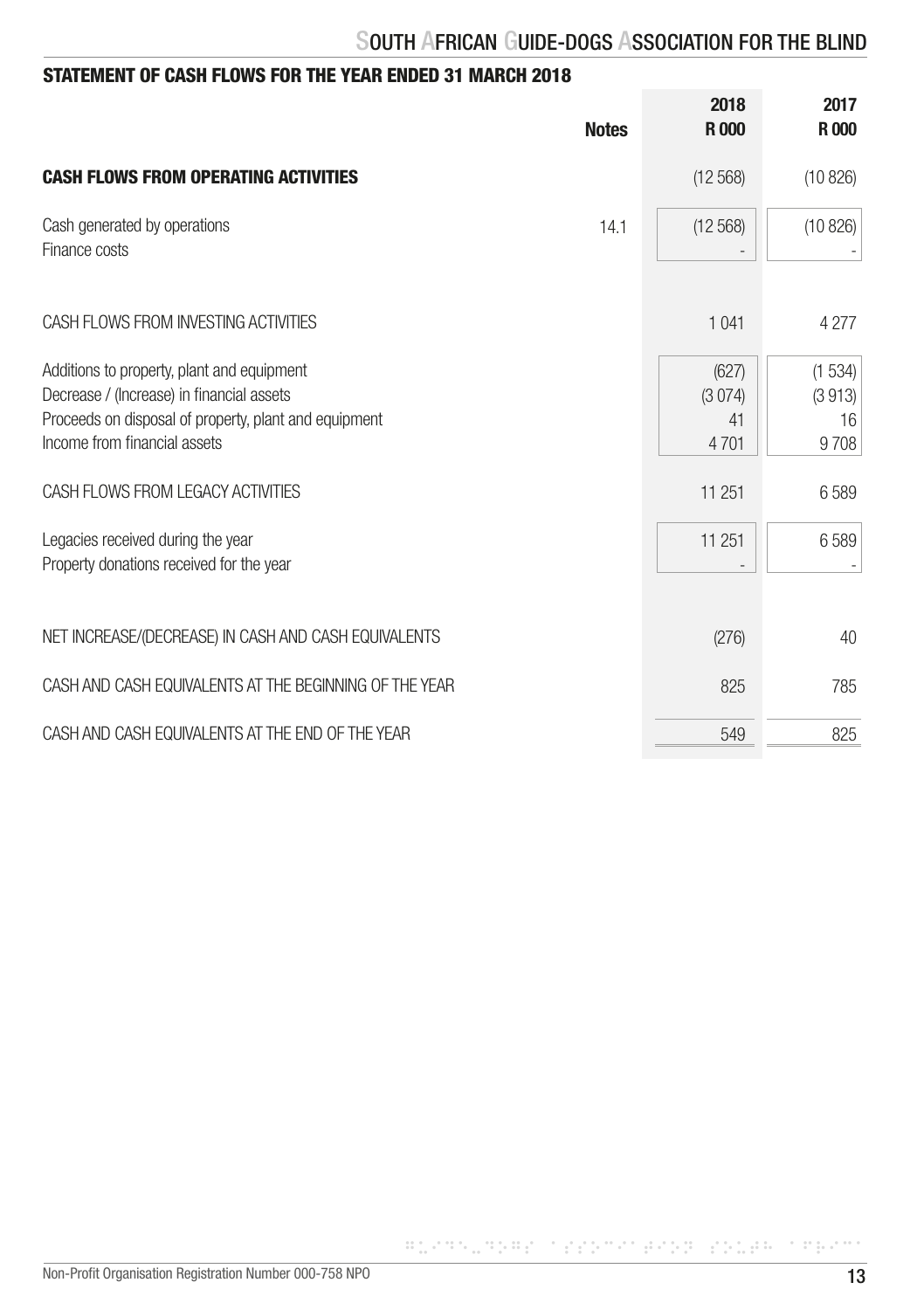## NOTES TO THE FINANCIAL STATEMENTS FOR THE YEAR ENDED 31 MARCH 2018

### 1. ACCOUNTING POLICIES

 The annual financial statements as set out on pages 9 - 22 are prepared on the historical cost basis with the exception of financial assets as detailed in note 1.3, and incorporate the following principal accounting policies which are consistent with those applied in the previous year.

The financial statements are prepared on the going concern basis.

#### 1.1 Financial instruments

#### *Initial recognition*

 The Association classifies financial instruments, or their component parts, on initial recognition as a financial asset, a financial liability or an equity instrument in accordance with the substance of the contractual arrangement.

 Financial assets and financial liabilities are recognised on the Association's statement of financial position. When the Association becomes party to the contractual provisions of the instrument.

 Financial assets are recognised on transaction date when the Association becomes a party to the contracts and thus obtains rights to receive economic benefits and are derecognised when these rights no longer exist.

 Unrealised gains and losses arising from revaluation of financial assets are transferred directly to the revaluation reserve. On disposal of financial assets, cumulative unrealised gains and losses previously recognised are included respectively in determining the profit or loss on disposal of that financial asset, which is recognised in the statement of changes in equity.

Financial assets are principally acquired for earning of income and are classified as non-current assets.

#### *Financial liabilities*

 Debt, which constitutes a financial liability, includes short-term and long-term debt. Debt is initially recognised at fair value, net of transaction costs incurred and is subsequently stated at amortised cost.

 Debt is classified as short-term unless the entity has an unconditional right to defer settlement of the liability or at least twelve months after the reporting date. Debt is derecognised when the obligation in the contract is discharged, cancelled or has expired. Premiums or discounts arising from the difference between the fair value of debt raised and the amount repayable at maturity date are charged to the income statement as finance expenses based on the effective interest rate method.

#### 1.2 Property, plant and equipment

Assets are stated at cost less accumulated depreciation and any impairment in value.

Depreciation is calculated on a straight line basis over the estimated useful life of the asset as follows:

- 20% Furniture and fittings
- 10% Motor vehicles
- 16,67% Office equipment
- 12,5% IT equipment
- 12,5% Computer software
- 10% College of Orientation and Mobility library

 Properties are not depreciated nor subject to impairment and are stated at cost or bequeathed value. The carrying values of assets are reviewed for impairment when events or changes in circumstances indicate the carrying value may not be recoverable. If any such indication exists and where the carrying values exceed the estimated recoverable amount, the assets or cash-generating units are written down to their recoverable amount.

An item of equipment is derecognised upon disposal or when no future economic benefits are expected to arise from the continued use of the asset. Any gain or loss arising on derecognition of the asset (calculated as the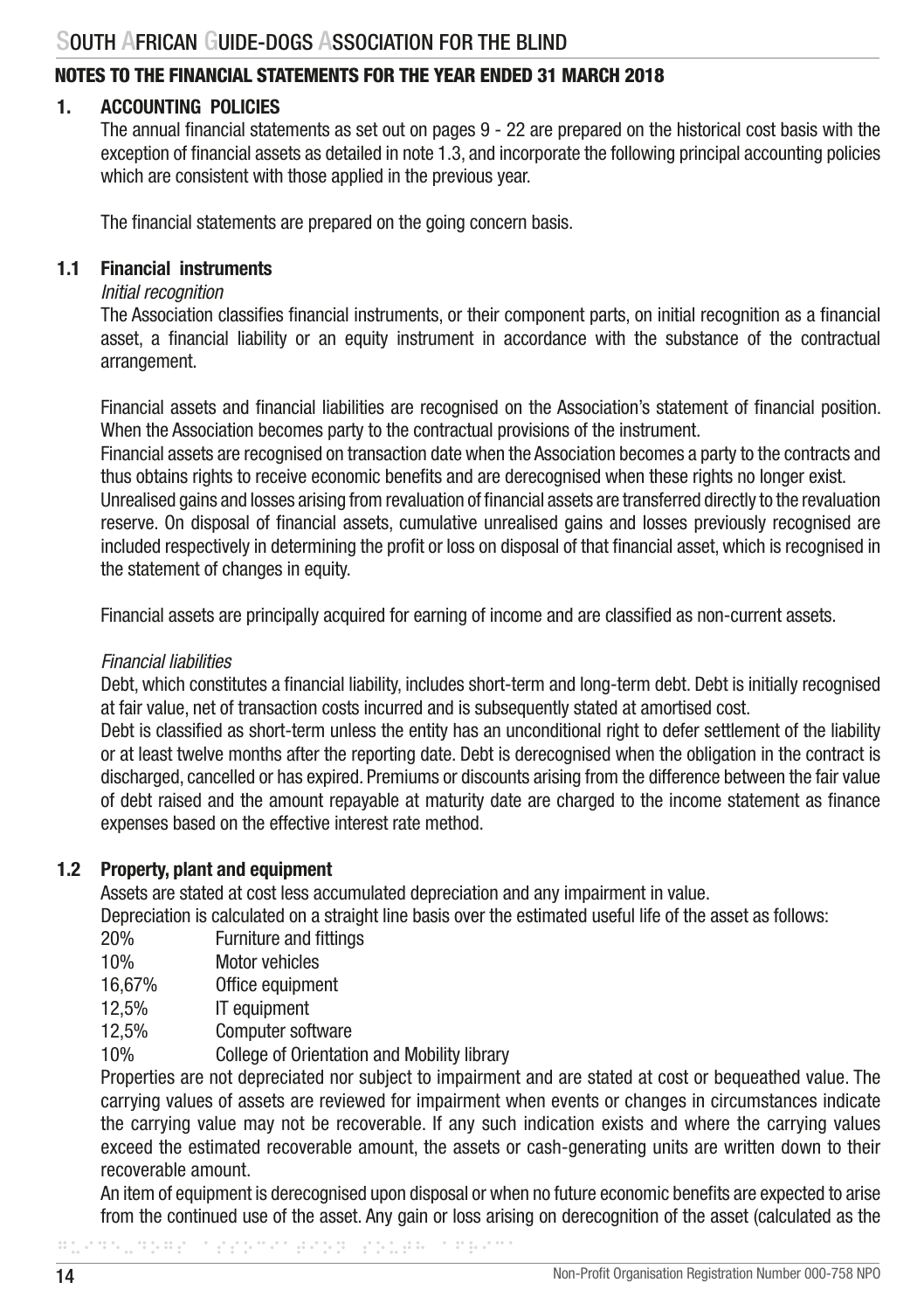## NOTES TO THE FINANCIAL STATEMENTS FOR THE YEAR ENDED 31 MARCH 2018 – CONTINUED

difference between the net disposal proceeds and the carrying amount of the item) is included in the statement of comprehensive income in the year the item is derecognised.

#### 1.3 Financial assets

All financial assets are initially recognised at cost. Listed equities are recognised as financial assets, which are measured at fair value, with unrealised gains and losses recognised as a separate component of equity, until the financial assets are sold. Fair value of financial assets are determined by reference to quoted market prices. *Financial assets – Foreign*

Due to the strategic long-term nature of the Association's investments in international equity funds, where the common practice is to capitalise annual returns, and where variations in exchange rates have the same outcome on the reported current value of such funds as changing market values, the Association does not recognise the income generated from these investments on an annual basis; all changes in value (including dividends received, interest, capital profits/losses on disposals within the funds, variations in exchange rates and changes in the closing market values of the underlying investments etc) are taken directly to the Revaluation Reserve – similar to the market value changes of local investments.

The reported value of these funds is calculated by converting the foreign currency values of the respective funds at the ruling local currency (ZAR) to foreign currency exchange rate at the year end. The introduction of this new policy applies to new funds invested and consequently there is no measurable effect on the Association's results had this policy been in place in the previous year.

#### 1.4 Accumulated funds

All income and expenditure of a revenue nature is accounted for in the statement of comprehensive income.

#### 1.5 Employee benefits

#### *Defined contribution plans*

Contributions in respect of defined contribution plans are recognised as an expense in the year to which they relate.

#### 1.6 Provisions

Provisions are recognised where the Association has a present legal or constructive obligation as a result of a past event, a reliable estimate of the obligation can be made and it is probable that an outflow of resources embodying economic benefits will be required to settle the obligation.

#### 1.7 Inventory

Inventory is valued at the lower of cost, or net realisable value.

#### 1.8 Revenue

*Donations, Sponsorships, Events, Trading and Subscriptions*

Revenue from donations, sponsorships and subscriptions are recognised when cash is received and is stated at net of direct costs incurred.

*Course fees*

Course fees are recognised when due to the Association.

*Interest and dividends*

Interest is recognised on the accrual basis. Dividends are recognised when these are received.

*Profit and loss on disposal of financial assets*

 On disposal of financial assests the profit and/or loss made is transferred directly to equity under the Statement of Changes in Equity.

#### 1.9 Legacies

Legacies received are credited to accumulated funds.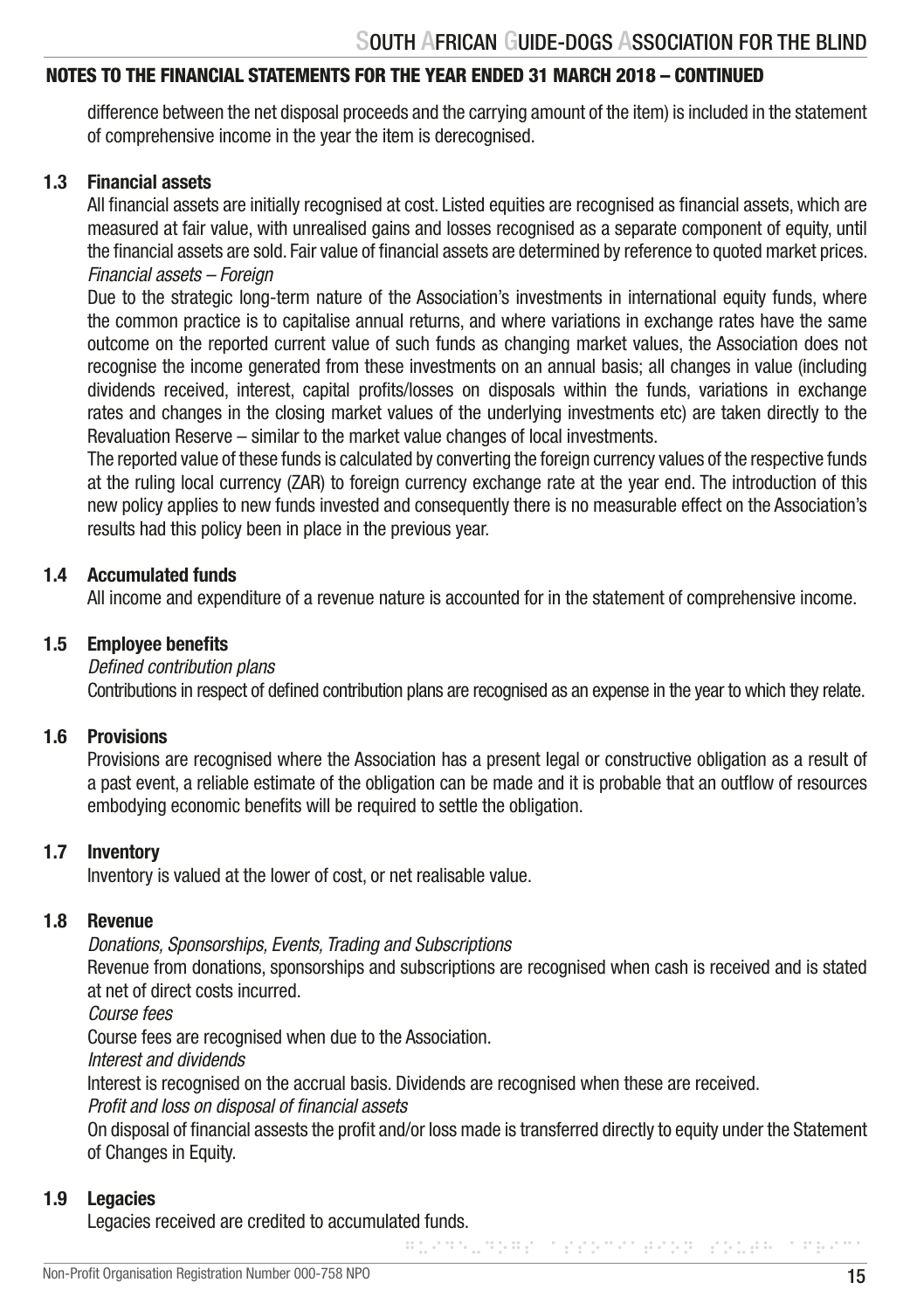#### NOTES TO THE FINANCIAL STATEMENTS FOR THE YEAR ENDED 31 MARCH 2018 – CONTINUED

#### 2. TAXATION

 The Association is an approved public benefit organisation and is exempt from normal tax in terms of S30 of the Income Tax Act.

#### 3. KEY ESTIMATES AND JUDGEMENTS

Estimates and judgements are continually evaluated and are based on historical experience and other factors, including expectations of future events that are believed to be reasonable under the circumstances.

The Association makes estimates and assumptions concerning the future. The resulting accounting estimates will, by definition, seldom equal the related actual results. The estimates and assumptions that have a significant risk of causing a material adjustment to the carrying amounts of assets and liabilities within the next financial year are discussed below:

– Depreciation is influenced by useful life and residual value estimations. Any change in management's estimates of residual values and useful lives would impact the depreciation charge in the year any re-assessment occurs.

#### 4. DEFINITIONS

#### 4.1 Cash and cash equivalents

The cash and cash equivalents amounts disclosed in the cash flow statement comprises cash on hand, deposits held on call with banks and highly liquid investments that are readily convertible to known amounts of cash and are subject to insignificant changes in value.

#### 4.2 Financial instruments

#### 4.2.1 *Financial asset*

A right to receive cash, an equity instrument or a right to exchange a financial instrument.

#### 4.2.2 *Financial liability*

 A contractual obligation to pay cash or transfer other benefits or an obligation to exchange a financial instrument. This includes debt.

|                                              | 2018<br><b>R000</b> | 2017<br><b>R000</b> |
|----------------------------------------------|---------------------|---------------------|
| <b>5. REVENUE</b>                            |                     |                     |
| Total revenue comprises:                     |                     |                     |
| - Donations and sponsorships                 | 12 3 63             | 12089               |
| - Fundraising and other                      | 3927                | 3876                |
| - Financial asset income                     | 4634                | 6733                |
|                                              | 20 9 24             | 22698               |
| - Subscriptions                              | 42                  | 128                 |
| - Legacies received for the year             | 11 251              | 6589                |
| - Net profit on disposal of financial assets | 67                  | 2976                |
|                                              | 32 284              | 32 391              |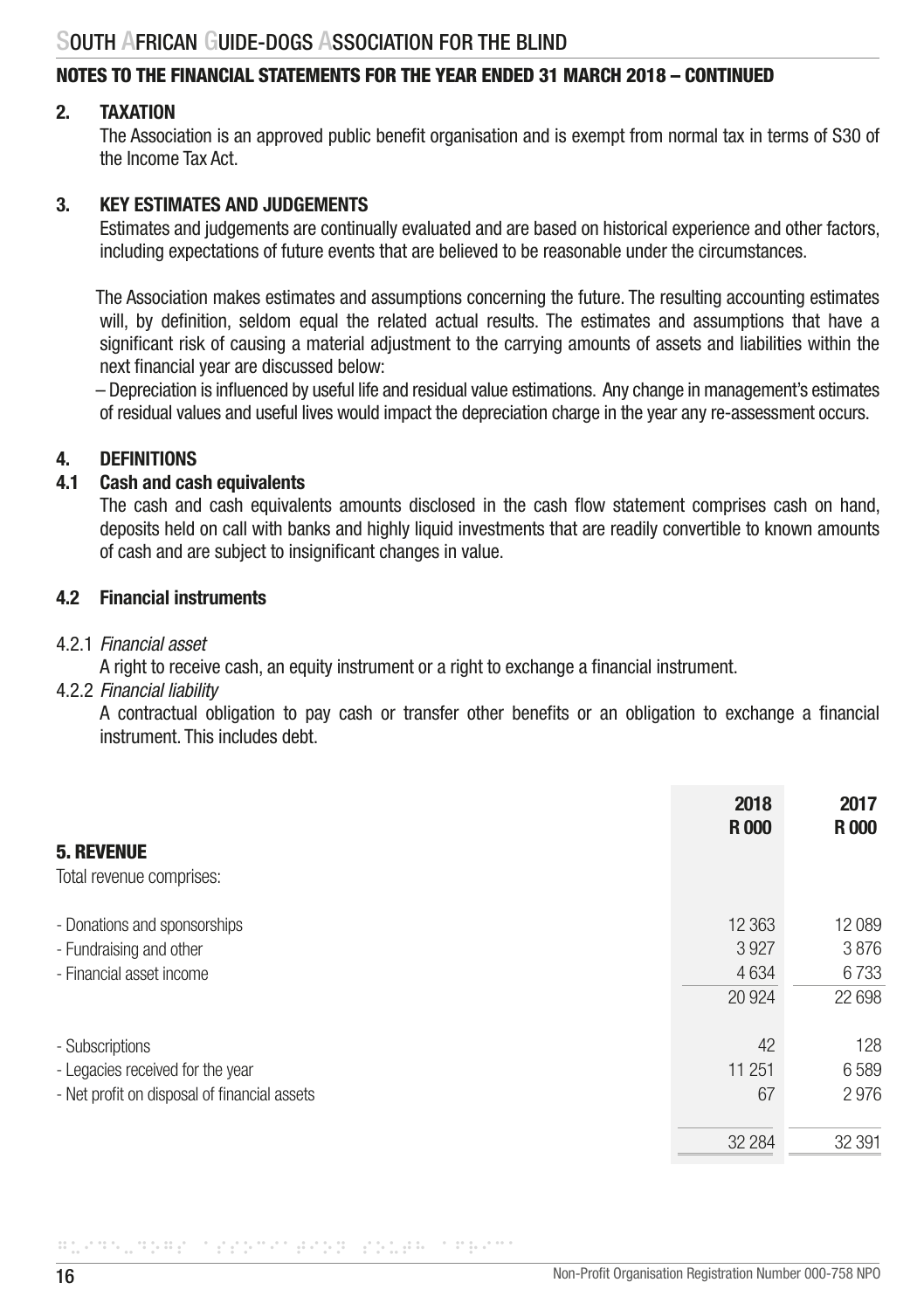| NOTES TO THE FINANCIAL STATEMENTS FOR THE YEAR ENDED<br>31 MARCH 2018 - CONTINUED | 2018              | 2017           |
|-----------------------------------------------------------------------------------|-------------------|----------------|
|                                                                                   | <b>R000</b>       | <b>R000</b>    |
| <b>6. INCOME FROM FINANCIAL ASSETS</b>                                            |                   |                |
| Dividends - listed shares                                                         | 3 4 6 9           | 3769           |
| Interest                                                                          | 1 1 6 5           | 2963           |
|                                                                                   | 4634              | 6732           |
| Loss on sale of investments<br>Profit on sale of investments                      |                   | (85)           |
|                                                                                   | 67<br>67          | 3059<br>2974   |
|                                                                                   |                   |                |
| <b>7. OPERATING COSTS</b>                                                         | 4701              | 9706           |
| Operating costs include:                                                          |                   |                |
| Audit fees                                                                        | 59                | 55             |
| - Current year                                                                    | 48                | 43             |
| - Accounting fees                                                                 | 4                 | $\sqrt{5}$     |
| - Other expenses                                                                  | 7                 | $\overline{7}$ |
| Depreciation of property, plant and equipment                                     | 585               | 507            |
| - Furniture and fittings                                                          | 76                | 72             |
| - Motor vehicles                                                                  | 276               | 238            |
| - Equipment                                                                       | 140               | 108            |
| - Computers                                                                       | 84                | 77             |
| - Software                                                                        | 4                 | $\overline{7}$ |
| - College of Orientation and Mobility library                                     | 5                 | 5              |
| Staff costs                                                                       |                   |                |
| - Key management salaries and wages                                               | 4013              | 3 4 0 4        |
| - Other employees salaries and wages                                              | 13 20 6           | 11775          |
| Total salaries and wages                                                          | 17 219            | 15 179         |
| - Contributions to retirement funds and other insurance                           | 2 1 0 5           | 1989           |
| - Medical aid contributions                                                       | 899               | 815            |
| Total staff costs                                                                 | 20 223            | 17983          |
|                                                                                   | 2018              | 2017           |
| Staff numbers                                                                     | #                 | #              |
| - Average number of key management employed during the year                       | 7                 | 7              |
| - Average number of other employees employed during the year                      | 65                | 60             |
| Total average number of employees during the year                                 | 72                | 67             |
|                                                                                   | 2018              | 2017           |
|                                                                                   | #                 | #              |
| <b>8. MEMBERSHIP</b>                                                              | 329               | 534            |
| Annual                                                                            | 187               | 398            |
| Life                                                                              | 142               | 136            |
| an san Janar Seringan ak                                                          | <b>CONTRACTOR</b> |                |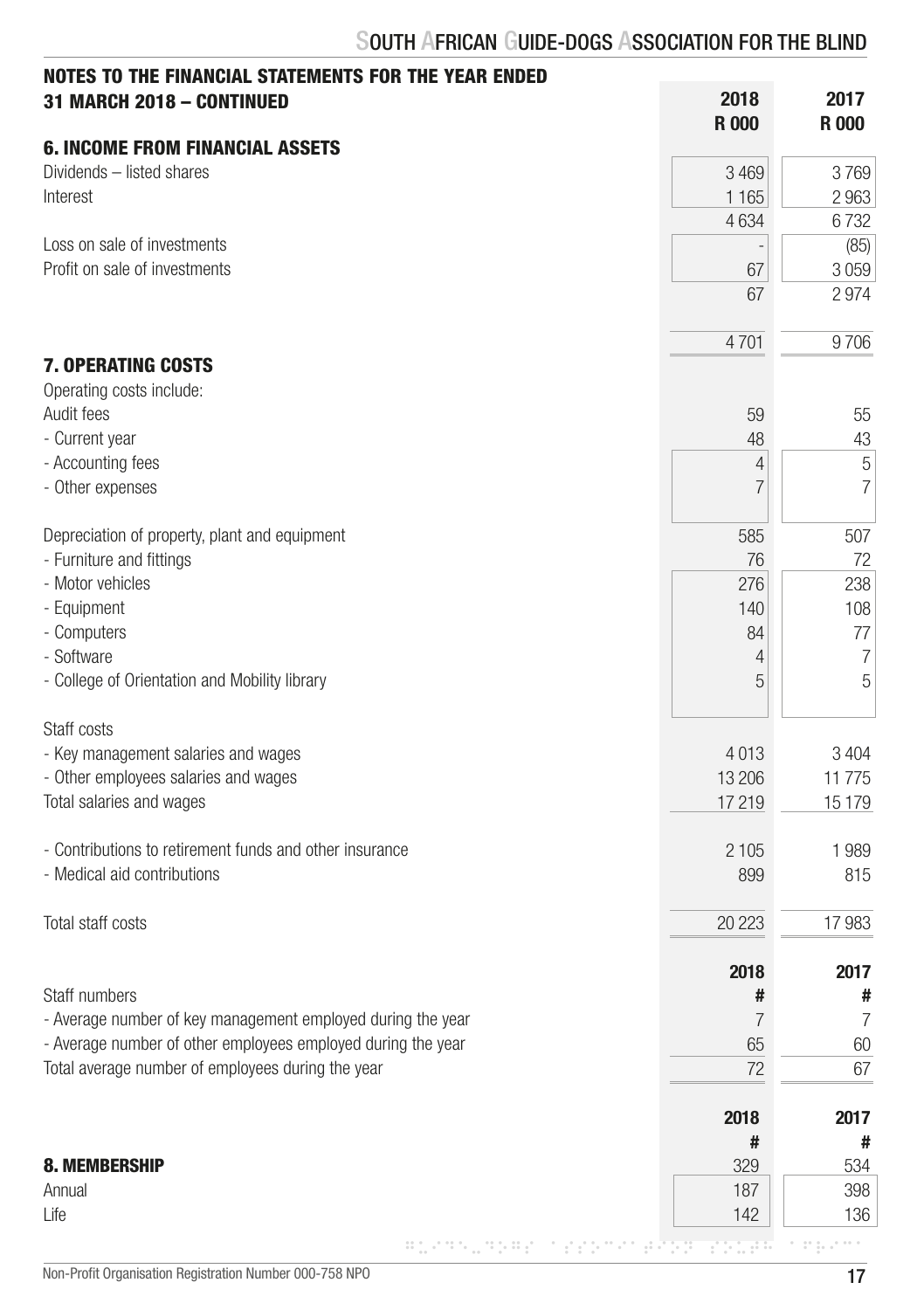#### 9. PROPERTY, PLANT AND EQUIPMENT

|                                           |         | 2018                |                 |         | 2017                |                 |
|-------------------------------------------|---------|---------------------|-----------------|---------|---------------------|-----------------|
|                                           |         | <b>R000</b>         |                 |         | <b>R000</b>         |                 |
|                                           | Cost    | Accumulated         | <b>Carrying</b> | Cost    | <b>Accumulated</b>  | <b>Carrying</b> |
|                                           |         | <b>Depreciation</b> | Value           |         | <b>Depreciation</b> | Value           |
| Property                                  | 12 908  |                     | 12 908          | 12754   |                     | 12754           |
| <b>Furniture and fixtures</b>             | 1 0 7 2 | (910)               | 162             | 1 0 3 7 | (839)               | 198             |
| Motor vehicles                            | 5 4 0 3 | (1721)              | 3682            | 5486    | (1 501)             | 3985            |
| Office equipment                          | 1 253   | (587)               | 666             | 879     | (485)               | 394             |
| IT equipment                              | 820     | (461)               | 359             | 802     | (376)               | 426             |
| Computer software                         | 60      | (59)                |                 | 60      | (55)                | 5               |
| College of Orientation & Mobility library | 50      | (35)                | 15              | 50      | (30)                | 20              |
|                                           | 21 566  | (3773)              | 17 793          | 21 068  | (3 286)             | 17782           |

# Reconciliation of property,

| plant and equipment                       |                | 2018             |      |                               |        |
|-------------------------------------------|----------------|------------------|------|-------------------------------|--------|
|                                           | <b>Opening</b> | <b>Additions</b> |      | <b>Disposals Depreciation</b> | Total  |
|                                           | <b>Balance</b> |                  |      |                               |        |
| Property                                  | 12754          | 154              |      |                               | 12 908 |
| <b>Furniture and fixtures</b>             | 198            | 41               |      | (76)                          | 162    |
| Motor vehicles                            | 3985           |                  | (27) | (276)                         | 3682   |
| Office equipment                          | 394            | 416              | (4)  | (140)                         | 666    |
| IT equipment                              | 426            | 17               | ٠    | (84)                          | 359    |
| Computer software                         | 5              |                  | -    | (4)                           |        |
| College of Orientation & Mobility library | 20             |                  |      | (5)                           | 15     |
|                                           | 17782          | 628              | (31) | (585)                         | 17 793 |

# Reconciliation of property,

|                                                 | 2017             |      |       |                               |
|-------------------------------------------------|------------------|------|-------|-------------------------------|
| <b>Opening</b>                                  | <b>Additions</b> |      |       | <b>Total</b>                  |
| <b>Balance</b>                                  |                  |      |       |                               |
| 12 469                                          | 286              | -    |       | 12754                         |
| 230                                             | 41               | (2)  | (72)  | 198                           |
| 3 3 5 5                                         | 867              |      | (238) | 3985                          |
| 374                                             | 133              | (5)  | (108) | 394                           |
| 317                                             | 207              | (20) | (77)  | 426                           |
| 13                                              |                  |      | (7)   | 5                             |
| College of Orientation & Mobility library<br>25 |                  |      | (5)   | 20                            |
| 16783                                           | 1 534            | (27) | (507) | 17 782                        |
|                                                 |                  |      |       | <b>Disposals Depreciation</b> |

#### DETAILS OF PROPERTY

| Portion 126 of Rietfontein 2IR, Sandton | T54408/1983 |
|-----------------------------------------|-------------|
| 89 Belvedere Road, Claremont            | T93012/2005 |
| 85 Belvedere Road, Claremont            | T94572/2007 |

The aggregate value of the properties has been assessed by the respective municipalities at R12 900 000 (2016 – R11 750 000).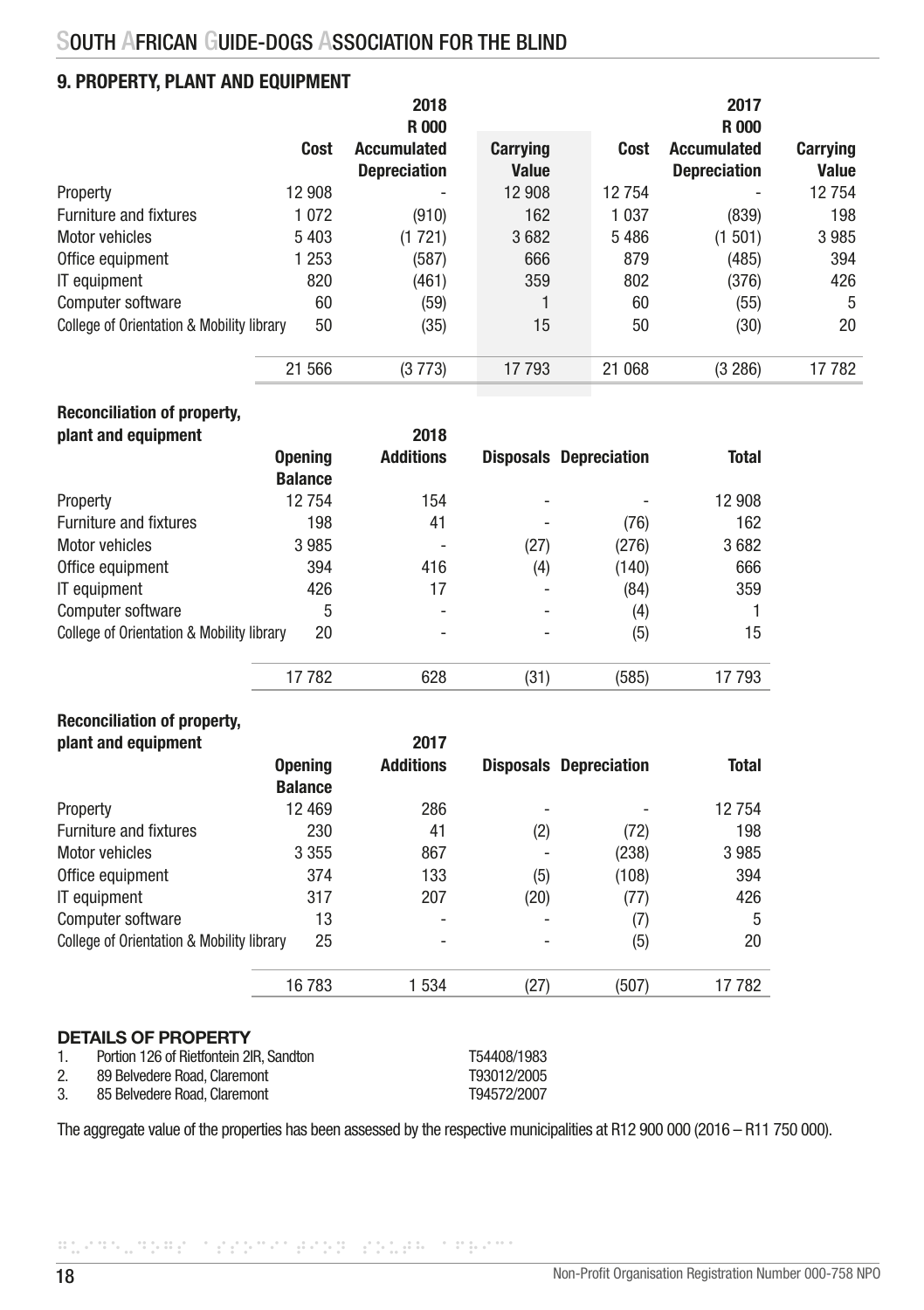| <b>10. FINANCIAL ASSETS</b>                         | 2018        | 2017     |
|-----------------------------------------------------|-------------|----------|
|                                                     | <b>R000</b> | R 000    |
| Nedbank Private Wealth Securities Managed Portfolio | 99 939      | 88 676   |
| Local                                               | 75 222      | 88 676   |
| Foreign                                             | 24717       |          |
| Funds on Call                                       | 14 982      | 23 182   |
|                                                     | 114 921     | 111 858  |
| Opening balance                                     | 111 858     | 109 537  |
| Interest received                                   | 1 1 5 3     | 2948     |
| Dividends received                                  | 3469        | 3769     |
| <b>Management fees</b>                              | (794)       | (730)    |
| Capital (redeemed)/introduced                       | (821)       | (5049)   |
| Shares sold                                         | (3717)      | (21629)  |
| Proceeds on sale of shares                          | 3784        | 24 604   |
| Adjust to fair value - prior year reversal          | (20165)     | (21 757) |
| Adjust to fair value - current year                 | 20 154      | 20 165   |
|                                                     |             |          |
|                                                     | 114 921     | 111 858  |
| <b>11. INVENTORY</b>                                |             |          |
| Office inventory                                    | 9           | 5        |
| <b>Trading stock</b>                                | 236         | 112      |
|                                                     | 245         | 117      |
| <b>12. TRADE AND OTHER RECEIVABLES</b>              |             |          |
| SARS - VAT                                          | 147         | 165      |
| Prepayments                                         | 308         | 550      |
| Sundry debtors                                      | 52          | 119      |
| Deposits                                            | 801         | 262      |
|                                                     | 1 3 0 8     | 1 0 9 6  |
| <b>Maturity profile</b>                             |             |          |
| Within one year                                     | 1 300       | 1072     |
| More than one year                                  | 8           | 24       |
|                                                     | 1 3 0 8     | 1 0 9 6  |
|                                                     |             |          |

## NOTES TO THE FINANCIAL STATEMENTS FOR THE YEAR ENDED 31 MARCH 2018 – CONTINUED

Fair value of trade and other receivables

The carrying value approximates the fair value because of the short period to maturity of these instruments.

#### Collateral

The Association holds no collateral over trade and other receivables.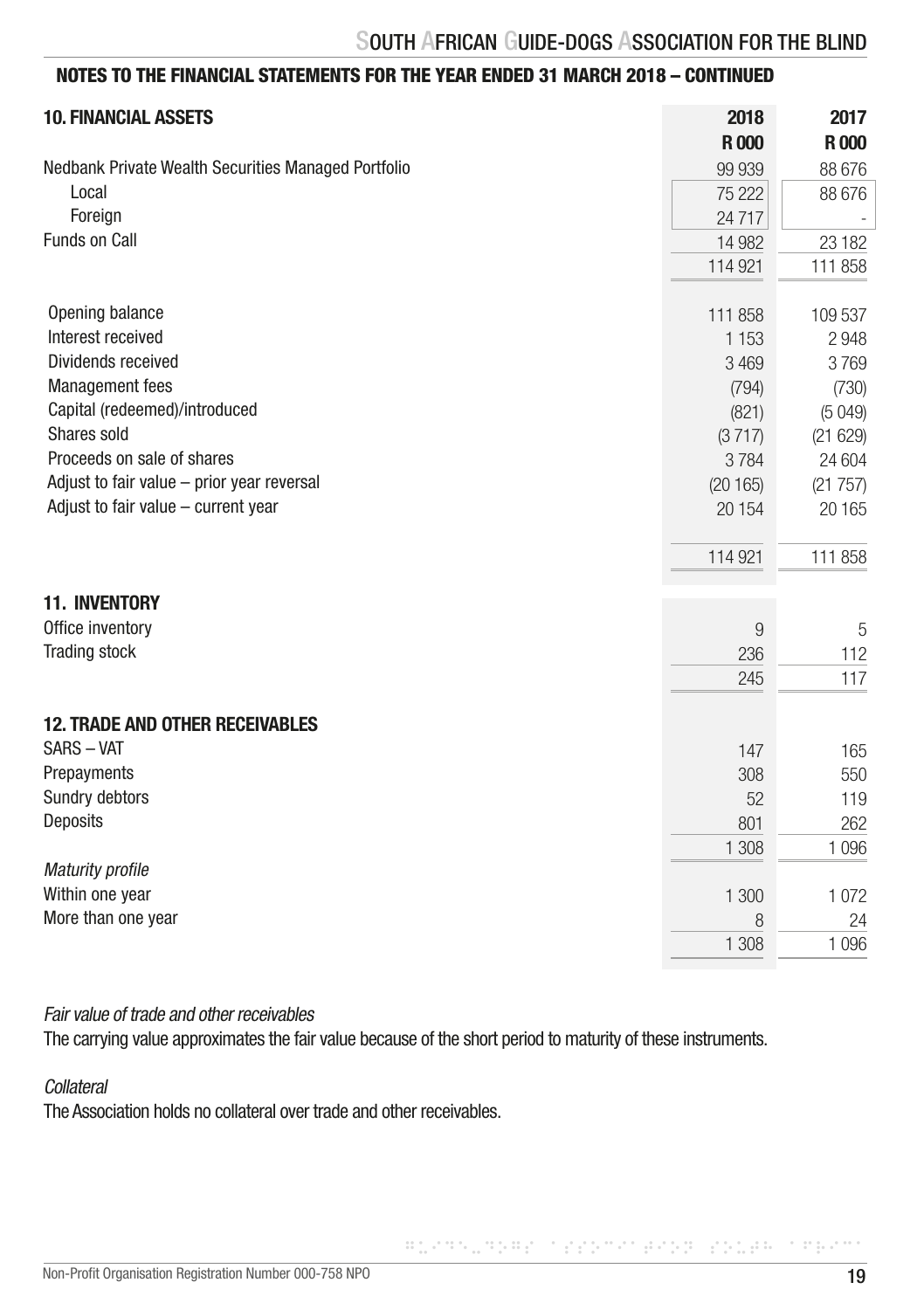#### 13. TRADE AND OTHER PAYABLES

|                                          | 2018        | 2017                     |
|------------------------------------------|-------------|--------------------------|
|                                          | <b>R000</b> | <b>R000</b>              |
| Trade payables                           | 825         | 1 3 9 9                  |
| Other payables                           | 700         | 696                      |
|                                          | 1 5 2 5     | 2 0 9 5                  |
|                                          |             |                          |
| <b>Maturity profile</b>                  |             |                          |
| Within one year                          | 1 5 2 5     | 2 0 9 5                  |
| One to two years                         |             | $\overline{\phantom{a}}$ |
|                                          | 1 5 2 5     | 2 0 9 5                  |
| Felix cells of the de 0 ethnic condition |             |                          |

*Fair value of trade & other payables* The carrying value approximates the fair value because of the short period to settlement of these obligations.

*Leave pay provision*

The leave pay provision which is included in other payables was based on 18% (2017: 18%) of the total obligation of R705 353 (2017: R548 645) for the year.

#### 14. NOTES TO THE STATEMENT OF CASH FLOWS

#### 14.1 Reconciliation of net profit before taxation to cash generated by operations:

| Net (loss)/profit for the year                             | (7598)  | (3729)  |
|------------------------------------------------------------|---------|---------|
| Adjustments for:                                           |         |         |
| Net profit on disposal of financial assets taken to equity | 67      | 2976    |
| Amortisation                                               |         |         |
| Depreciation                                               | 585     | 507     |
| Finance costs                                              |         |         |
| Loss on disposal of property, plant and equipment          | (10)    | 12      |
| Income from investments                                    | (4701)  | (9708)  |
|                                                            |         |         |
| Operating profit before working capital changes            | (11657) | (9942)  |
|                                                            |         |         |
| Changes in working capital                                 |         |         |
| (Increase)/Decrease in inventory                           | (129)   | 87      |
| (Increase)/Decrease in accounts receivable                 | (212)   | (705)   |
| Increase/(Decrease) in accounts payable                    | (570)   | (266)   |
|                                                            |         |         |
| Cash generated by operations                               | (12568) | (10826) |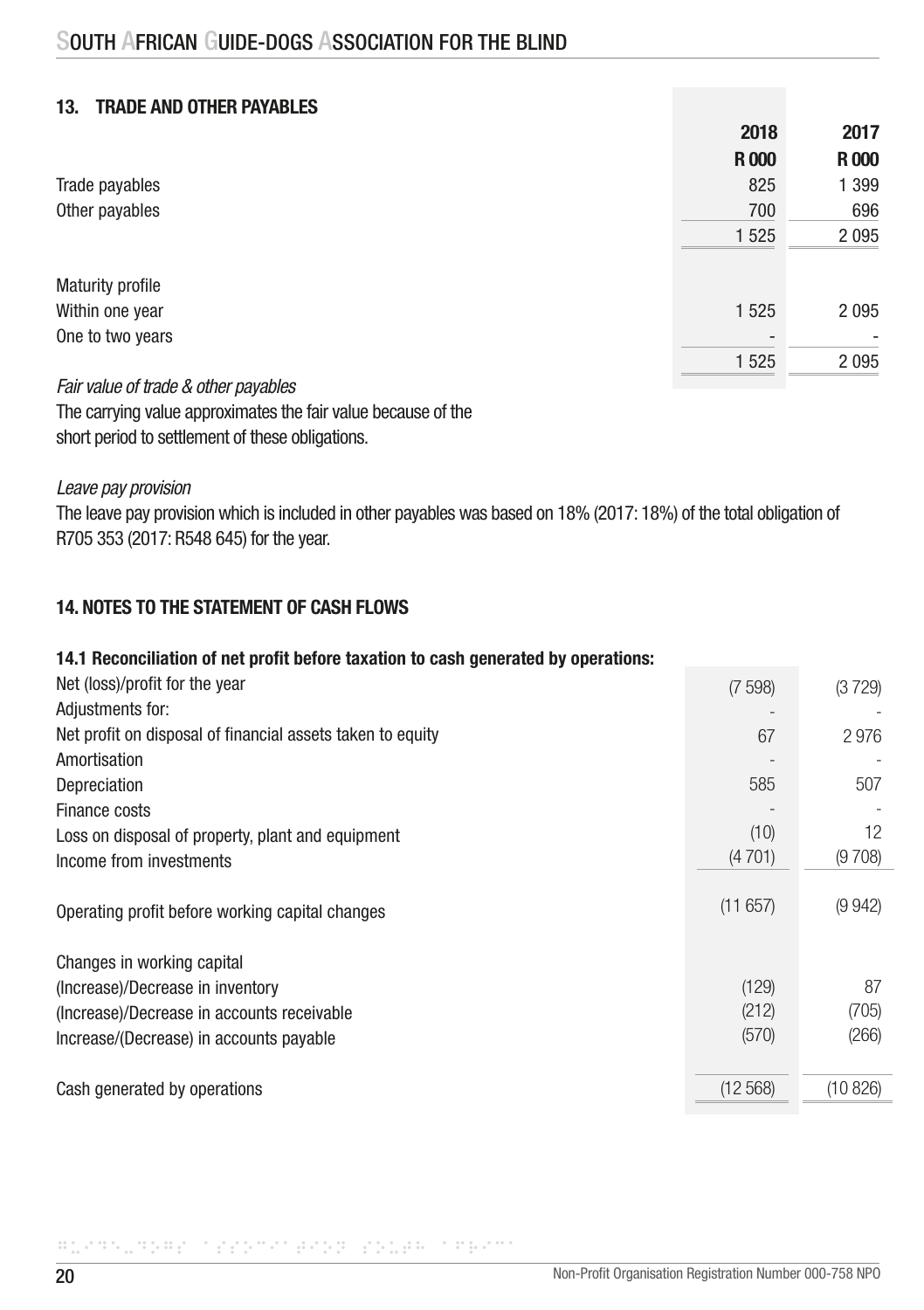### NOTES TO THE FINANCIAL STATEMENTS FOR THE YEAR ENDED 31 MARCH 2018 – CONTINUED

#### 15. FINANCIAL RISK MANAGEMENT AND FINANCIAL INSTRUMENTS

#### **Introduction**

The Association is exposed to liquidity and credit risk arising from its financial instruments. The Board has the overall responsibility for the establishment and oversight of the Association's risk management framework. The Board has established comprehensive risk management processes which would provide assurance that significant business risks are systematically identified, assessed and reduced to acceptable levels. The Finance sub-committee appointed by the Board meets regularly with the Fund Managers to review the financial assets as per note 10 and, if appropriate, approve the implementation of optimal strategies for the effective management of financial risks.

#### Risk profile

Risk management and measurement relating to each of these risks are discussed under the headings below.

#### 15.1 Liquidity risk

Liquidity risk is the risk that an entity will be unable to meet its obligations as they become due. The Association manages liquidity risk by effectively managing its working capital, capital expenditure and cash flows. The Association finances its operations through adequate banking facilities and reserve capital deposits held with reputable banking institutions. There are no severe restrictions on these banking facilities and capital deposits. The Association has sufficient undrawn deposits which could be utilised to settle obligations.

|                                                    | Note | <b>Total Cash Flows</b> | Within one year | One to two years             | More than two years |
|----------------------------------------------------|------|-------------------------|-----------------|------------------------------|---------------------|
| 2018                                               |      | <b>R000</b>             | <b>R000</b>     | <b>R000</b>                  | <b>R000</b>         |
| <b>Assets</b>                                      |      |                         |                 |                              |                     |
| Loans and receivables                              |      | 1857                    | 1849            |                              | 8                   |
| SARS - VAT                                         | 12   | 147                     | 147             | $\overline{\phantom{a}}$     |                     |
| Prepayments                                        | 12   | 308                     | 308             |                              |                     |
| Other debtors                                      | 12   | 52                      | 52              |                              |                     |
| Deposits                                           | 12   | 801                     | 793             |                              | 8                   |
| Cash at bank                                       |      | 549                     | 549             |                              |                     |
| <b>Financial assets</b>                            | 10   | 114 921                 | 114 921         |                              |                     |
| Total                                              |      | 116778                  | 116 770         |                              | 8                   |
| <b>Liabilities</b><br><b>Financial liabilities</b> |      |                         |                 |                              |                     |
|                                                    |      | 1 5 2 5                 | 1 525           |                              |                     |
| Trade payables                                     | 13   | 825                     | 825             | $\qquad \qquad \blacksquare$ |                     |
| Other payables                                     | 13   | 700                     | 700             |                              |                     |
| Total                                              |      | 1 5 2 5                 | 1 5 2 5         | $\overline{\phantom{a}}$     |                     |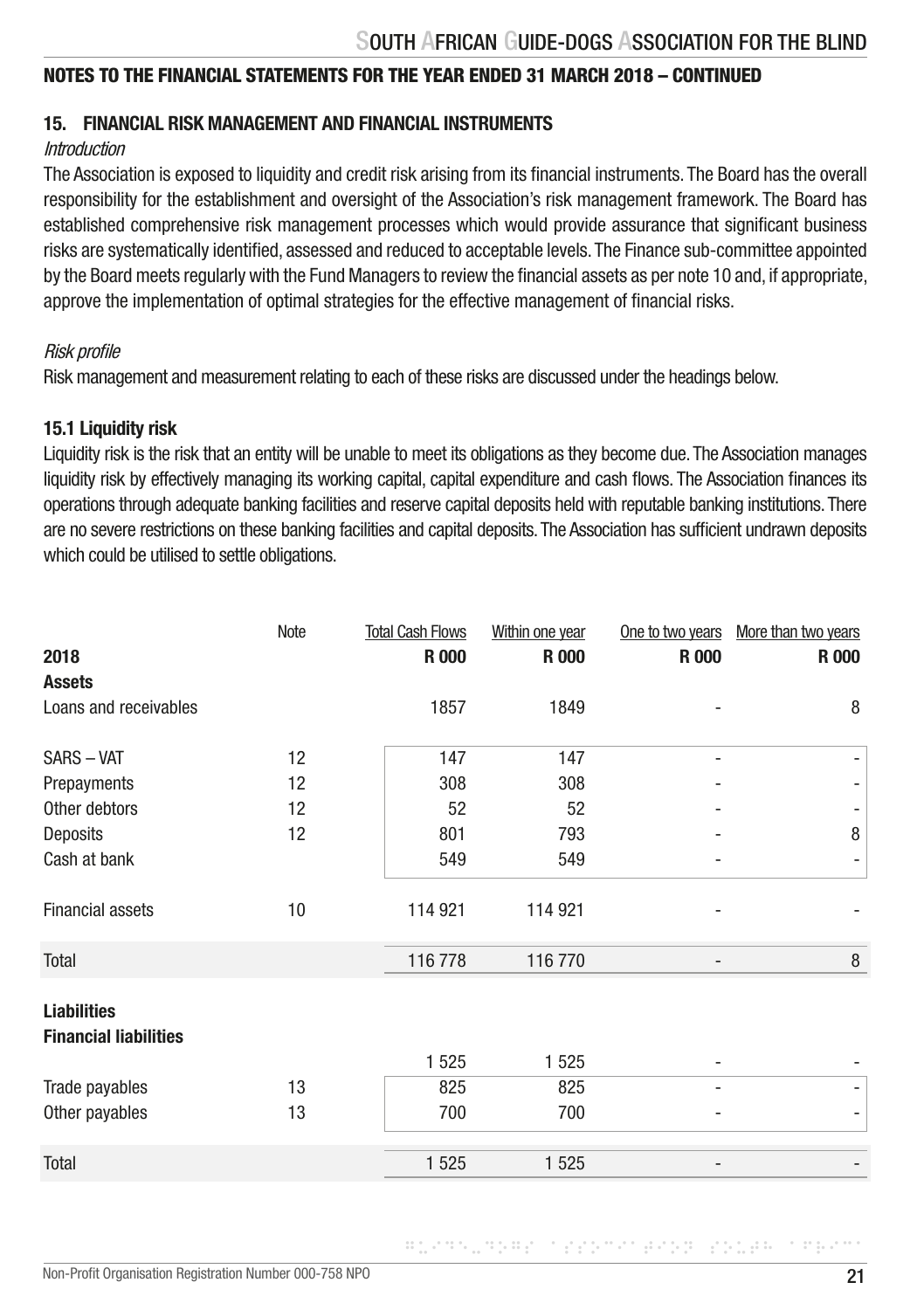| 2017<br><b>Assets</b>                              | Note | <b>Total Cash Flows</b><br><b>R000</b> | Within one year<br><b>R000</b> | One to two years<br><b>R000</b> | More than two years<br><b>R000</b> |
|----------------------------------------------------|------|----------------------------------------|--------------------------------|---------------------------------|------------------------------------|
| Loans and receivables                              |      | 1921                                   | 1897                           |                                 | 24                                 |
| SARS - VAT                                         | 12   | 165                                    | 165                            |                                 |                                    |
| Prepayments                                        | 12   | 550                                    | 550                            |                                 |                                    |
| Other debtors                                      | 12   | 119                                    | 119                            |                                 |                                    |
| Deposits                                           | 12   | 262                                    | 238                            |                                 | 24                                 |
| Cash at bank                                       |      | 825                                    | 825                            |                                 |                                    |
| <b>Financial assets</b>                            | 10   | 111 858                                | 111 858                        |                                 |                                    |
| Total                                              |      | 113779                                 | 113755                         | $\overline{\phantom{a}}$        | 24                                 |
| <b>Liabilities</b><br><b>Financial Liabilities</b> |      | 2 0 9 5                                | 2095                           |                                 |                                    |
| Trade payables                                     | 13   | 1 3 9 9                                | 1 3 9 9                        |                                 |                                    |
| Other payables                                     | 13   | 696                                    | 696                            |                                 |                                    |
|                                                    |      |                                        |                                |                                 |                                    |
| Total                                              |      | 2 0 9 5                                | 2 0 9 5                        |                                 |                                    |

### 15.2 Credit Risk

Credit risk, or the risk of financial loss due to counterparties not meeting their contractual obligations, is managed by monitoring procedures. Trade and other receivables consist mainly of prepayments and VAT refundable to the Association.

Credit risk exposure in respect of trade receivables is further analysed in note 12.

#### 15.3 Investment Return Risk

Exposure to risk on financial assets and liabilities is monitored on a continuous and proactive basis.

| At the reporting date:                                                                      | 2018        | 2017        |
|---------------------------------------------------------------------------------------------|-------------|-------------|
| The interest rate profile of the Association's interest bearing financial instruments were: |             |             |
| Fixed rate instruments (average)                                                            | 5.8%        | 8,6%        |
|                                                                                             | <b>R000</b> | <b>R000</b> |
| Exposure to interest rate influences on cash deposits of                                    | 14 982      | 23 182      |
| Exposure to market influences on listed equities valued at                                  | 75 222      | 88 676      |
| Exposure to market and foreign currency influences on foreign listed equities, valued at    | 24717       |             |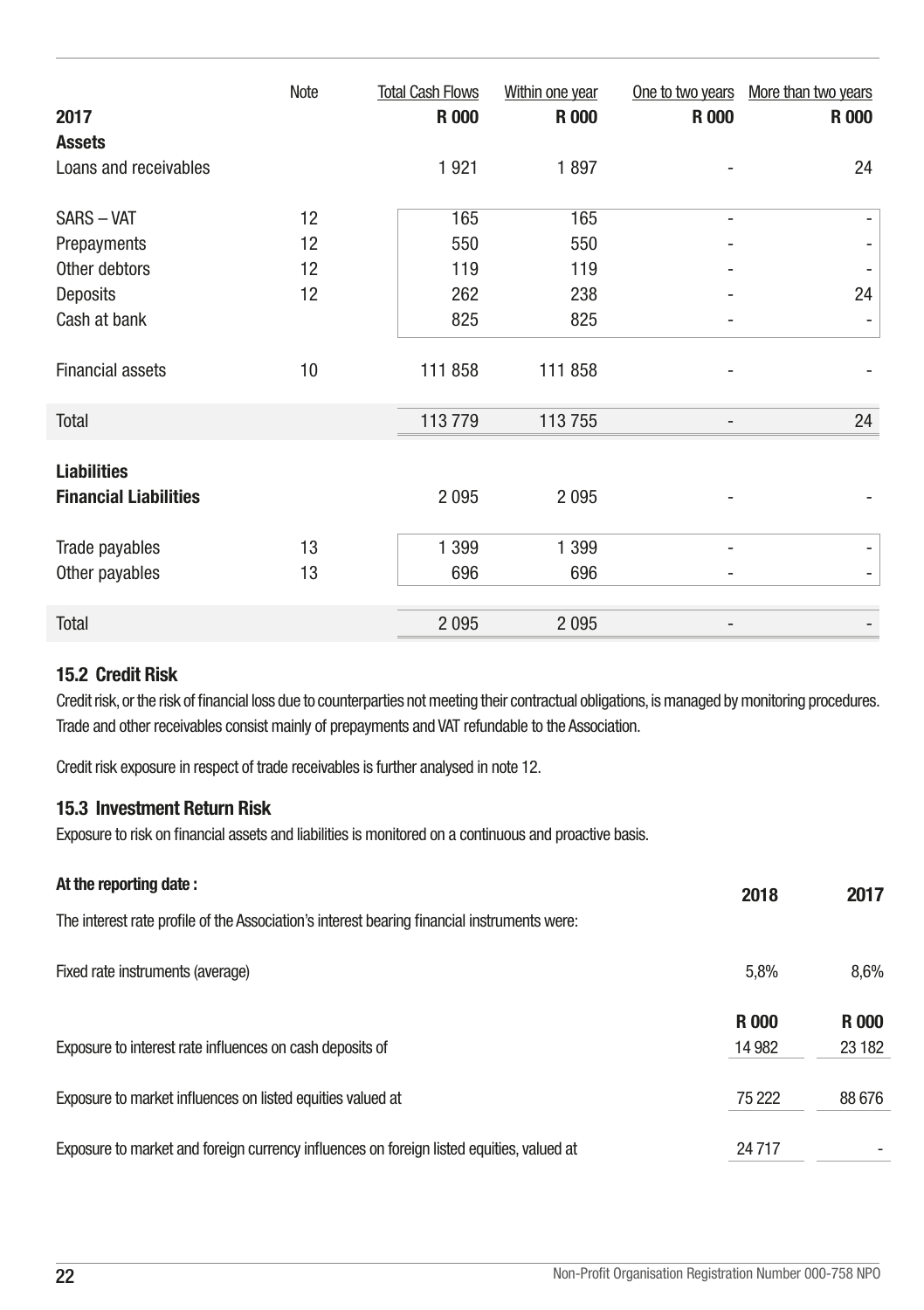| <b>Notes</b> |                                                                                                                            |
|--------------|----------------------------------------------------------------------------------------------------------------------------|
|              |                                                                                                                            |
|              |                                                                                                                            |
|              |                                                                                                                            |
|              |                                                                                                                            |
|              |                                                                                                                            |
|              |                                                                                                                            |
|              |                                                                                                                            |
|              |                                                                                                                            |
|              |                                                                                                                            |
|              |                                                                                                                            |
|              |                                                                                                                            |
|              |                                                                                                                            |
|              |                                                                                                                            |
|              |                                                                                                                            |
|              |                                                                                                                            |
|              |                                                                                                                            |
|              |                                                                                                                            |
|              |                                                                                                                            |
|              |                                                                                                                            |
|              |                                                                                                                            |
|              |                                                                                                                            |
|              |                                                                                                                            |
|              | GUIDE-DOGS<br>South Africa<br>South Africa<br>South Africa<br>South Africa<br>South Africa<br>South Africa<br>South Africa |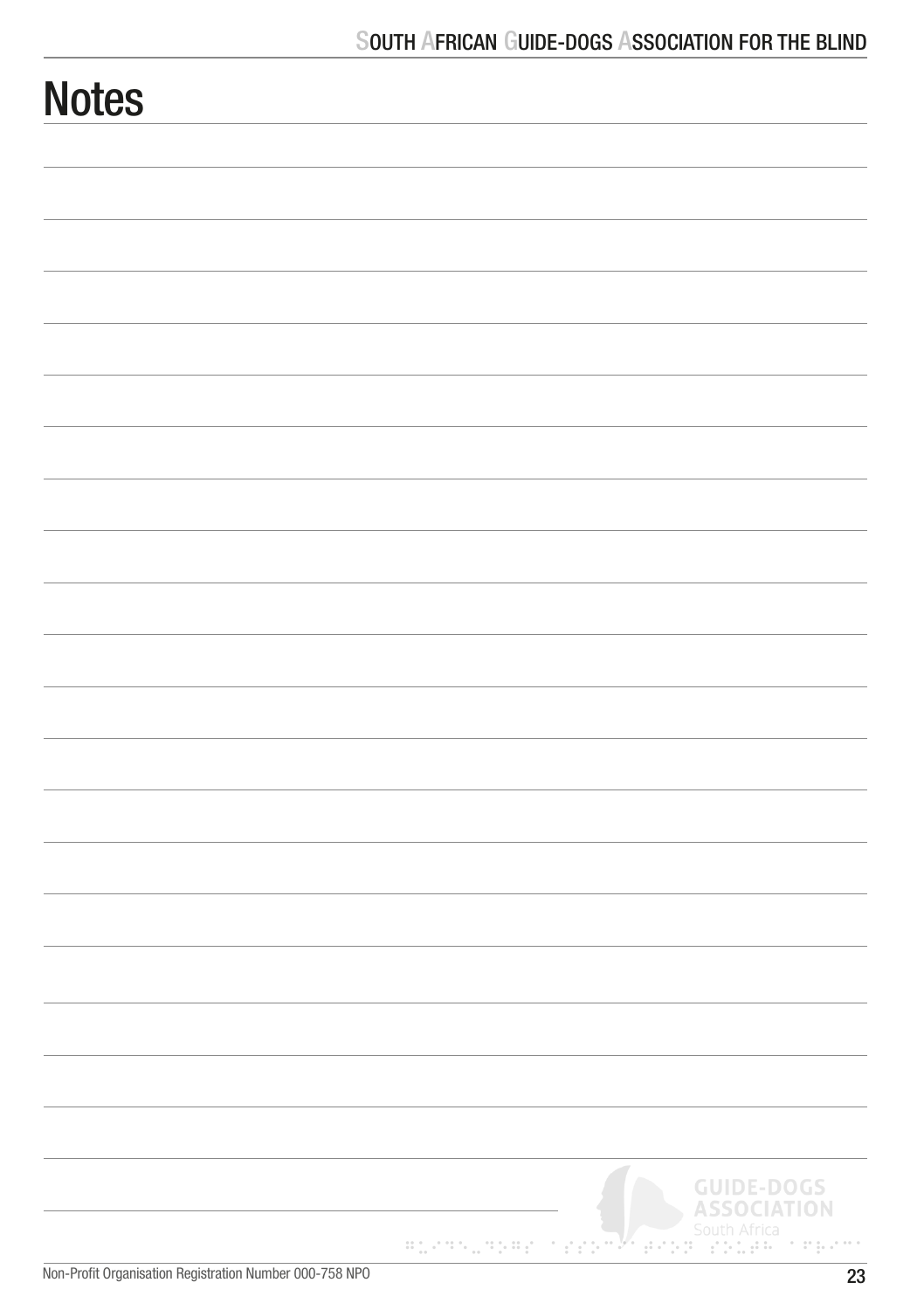| SOUTH AFRICAN GUIDE-DOGS ASSOCIATION FOR THE BLIND |  |
|----------------------------------------------------|--|
|----------------------------------------------------|--|

|                                                                                                                                                                 | <b>GUIDE-DOGS</b><br><b>ASSOCIATION</b><br>South Africa |
|-----------------------------------------------------------------------------------------------------------------------------------------------------------------|---------------------------------------------------------|
|                                                                                                                                                                 |                                                         |
|                                                                                                                                                                 |                                                         |
| $\frac{1}{2}$ , and $\frac{1}{2}$ , and $\frac{1}{2}$ , and $\frac{1}{2}$ , and $\frac{1}{2}$ , and $\frac{1}{2}$ , and $\frac{1}{2}$ , and $\frac{1}{2}$<br>÷÷ |                                                         |